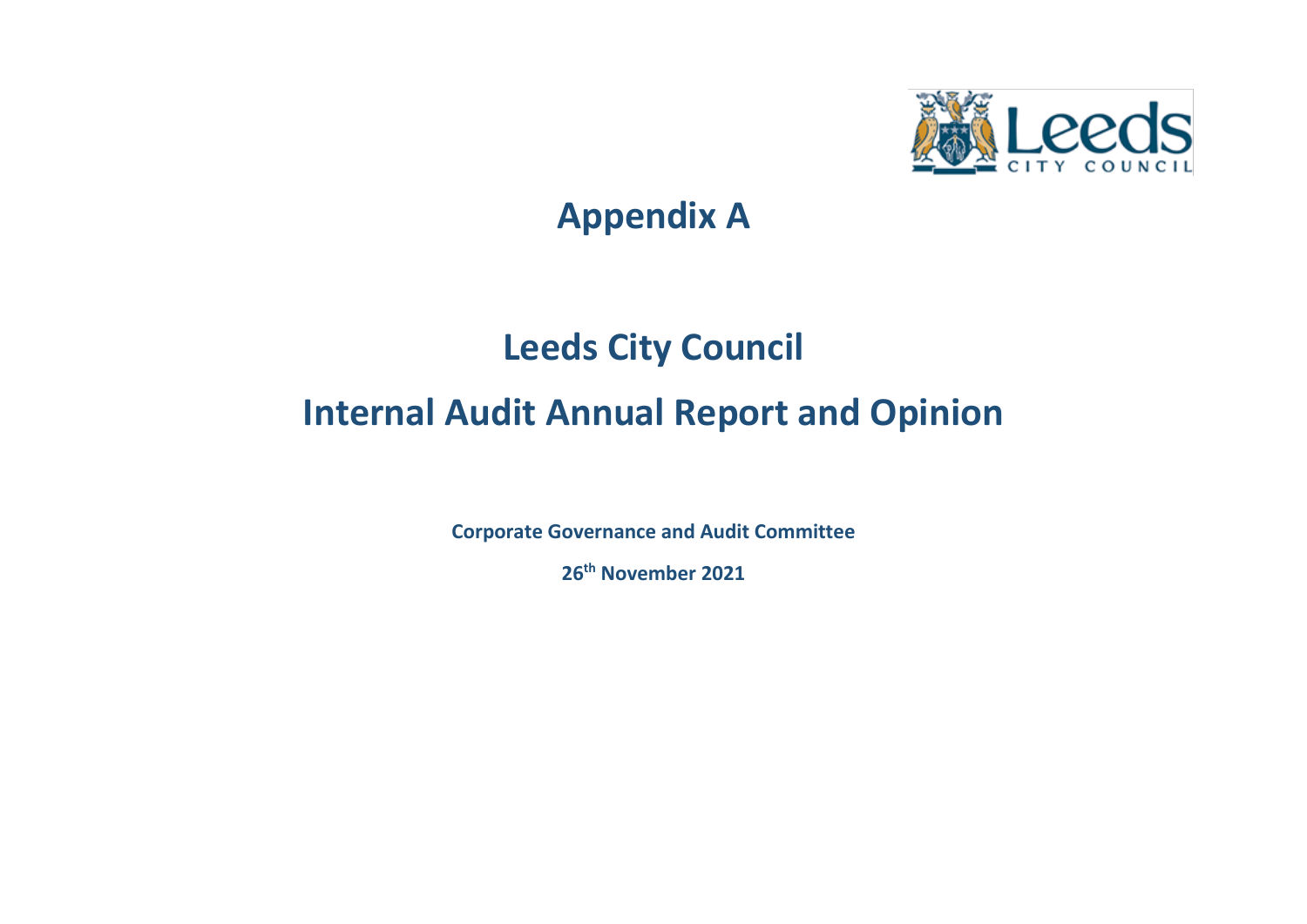# **1 The Annual Reporting Process**

- 1.1 The Public Sector Internal Audit Standards (PSIAS) require the Head of Audit to deliver an annual internal audit opinion and report that can be used by the organisation to inform its governance statement. The annual internal audit opinion must conclude on the overall adequacy and effectiveness of the organisation's framework of governance, risk management and control and must incorporate:
	- the opinion
	- a summary of work that supports the opinion
	- a statement on conformance with the PSIAS and the results of the Quality Assurance and Improvement Programme
- 1.2 This report is the culmination of the work performed by Internal Audit to fulfil the 2020/21 Internal Audit Plan objectives, and provides the Head of Audit opinion based on an objective assessment of the framework of governance, risk management and control. This includes an evaluation of the adequacy and effectiveness of controls in responding to risks within the organisation's governance, operations and information systems.

# **2 Organisational Independence**

- 2.1 The PSIAS require the Head of Audit to confirm to the Corporate Governance and Audit Committee at least annually, the organisational independence of the internal audit activity. The Internal Audit Charter and the council's Financial Regulations reinforce this requirement.
- 2.2 The Internal Audit Charter specifies that the Head of Audit must report to a level within the council that allows Internal Audit to fulfil its responsibilities.
- 2.3 The authority's Financial Regulations state that the Head of Audit 'must be able to report without fear or favour, in their own name to the Chief Executive, the Executive Board, the Corporate Governance and Audit Committee and the scrutiny function<sup>'</sup>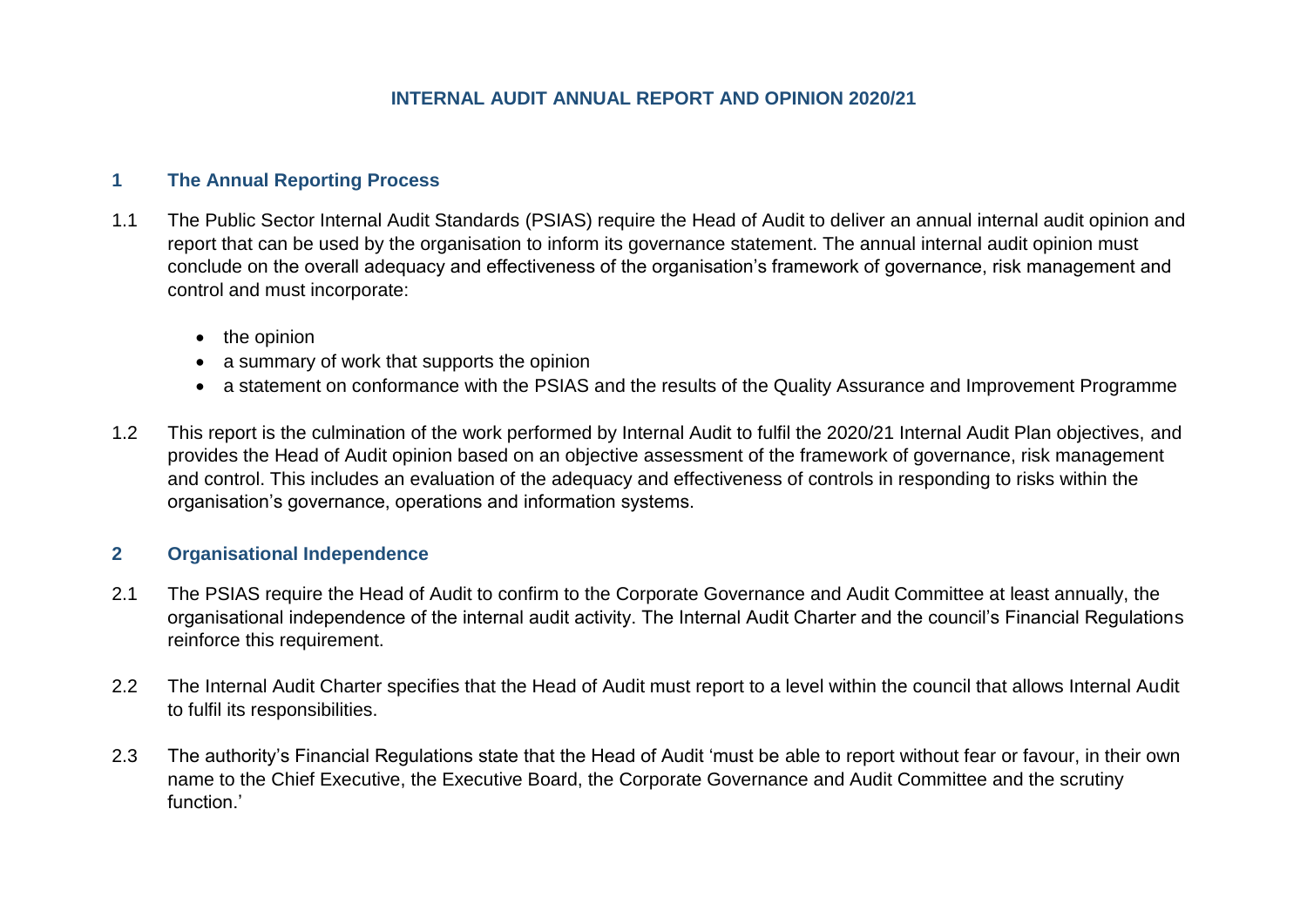2.4 Appropriate reporting and management arrangements are in place within LCC, including direct access to the Chief Executive and the Chair of the Audit Committee, which preserve the independence and objectivity of the Head of Audit.

# Declaration of independence and objectivity

*The reporting and management arrangements in place are appropriate to ensure the organisational independence of the Internal Audit activity. Robust arrangements are in place to ensure that any threats to objectivity are managed at the individual auditor, engagement, functional and organisational levels. Nothing has occurred during the year that has impaired my personal independence or objectivity.* 

Head of Audit

# **3 Opinion 2020/21**

3.1 The Public Sector Internal Audit Standards (Performance Standard 2450) state that '*the chief audit executive must deliver an annual internal audit opinion and report that can be used by the organisation to inform its governance statement*.' This must be based on an objective assessment of the framework of governance, risk management and control and include an evaluation of the adequacy and effectiveness of controls in responding to risks within the organisation's governance, operations and information systems.

#### Head of Audit opinion for 2020/21

*On the basis of the audit work undertaken during the 2020/21 audit year, the internal control environment (including the key financial systems, risk and governance) is well established and operating effectively in practice.* 

*We have audited several areas that have resulted in 'Limited Assurance' opinions and we have highlighted weaknesses that may present risk to the council. In these cases, we have made recommendations to further improve the arrangements in place. Although significant to the control environment in place for the individual system areas that have been audited, these weaknesses are not material enough to have a significant impact on the overall opinion on the adequacy of the Council's governance, risk management and control arrangements at the year end. A satisfactory overall opinion is*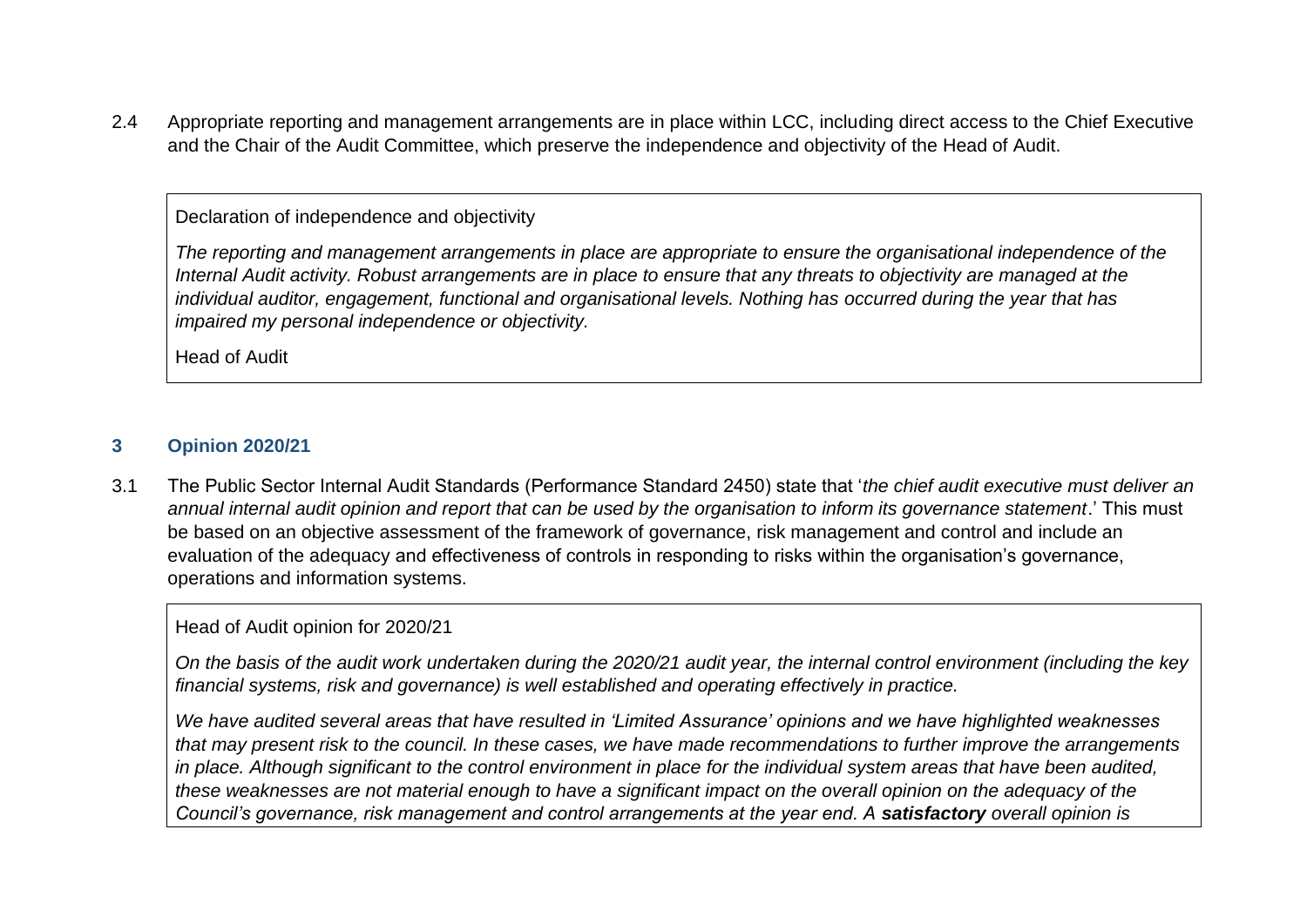*provided for 2020/21, based on the audit work detailed within this report. This includes a range of audits and other valueadding activities. The outcomes of the work that supports this opinion are reported to Members of the Corporate Governance and Audit Committee during the year.*

*It is important that senior managers remain alert to, and focused on, maintaining an appropriate, risk-based and effective framework of controls as the council looks to transform service delivery through the delivery of an ambitious Medium Term Financial Strategy.* 

*The audit work undertaken and planned for the current year has sought to take into account the change in risk appetite necessary to embrace and implement such significant change. Although the overall assurance opinion is satisfactory, it is essential that senior management retain a focus on embedding new and revised operational and governance arrangements in response to the ongoing financial challenge.*

*The audit work undertaken to support this opinion has been conducted in accordance with an established methodology that promotes quality and conformance with the International Standards for the Professional Practice of Internal Auditing.*

### **4 Basis of Assurance**

- 4.1 The annual opinion on the adequacy and effectiveness of the control environment for 2020/21 is based on the findings and assurance provided by the schedule of reviews undertaken throughout the year. The schedule of reviews for 2020/21 was prepared using a risk-based audit planning approach and was approved by the Corporate Governance and Audit Committee in March 2020.
- 4.2 Each piece of audit work results in an audit report that provides, where appropriate, an assurance opinion. Depending on the type of audit review undertaken, assurance opinions may be assigned for the control environment, compliance and organisational impact. The control environment opinion is the result of an assessment of the controls in place to mitigate the risk of the objectives of the system under review not being achieved. A compliance opinion may also be provided for the area under review if assurance on the extent to which the controls are being complied with is required. Assurance opinion levels for the control environment and compliance are categorised as follows: substantial (highest level), good, acceptable, limited and no assurance.
- 4.3 Organisational impact is reported as either: major, moderate or minor. Any reports issued with a major organisational impact will be reported to the Corporate Leadership Team along with the relevant directorate's agreed action plan.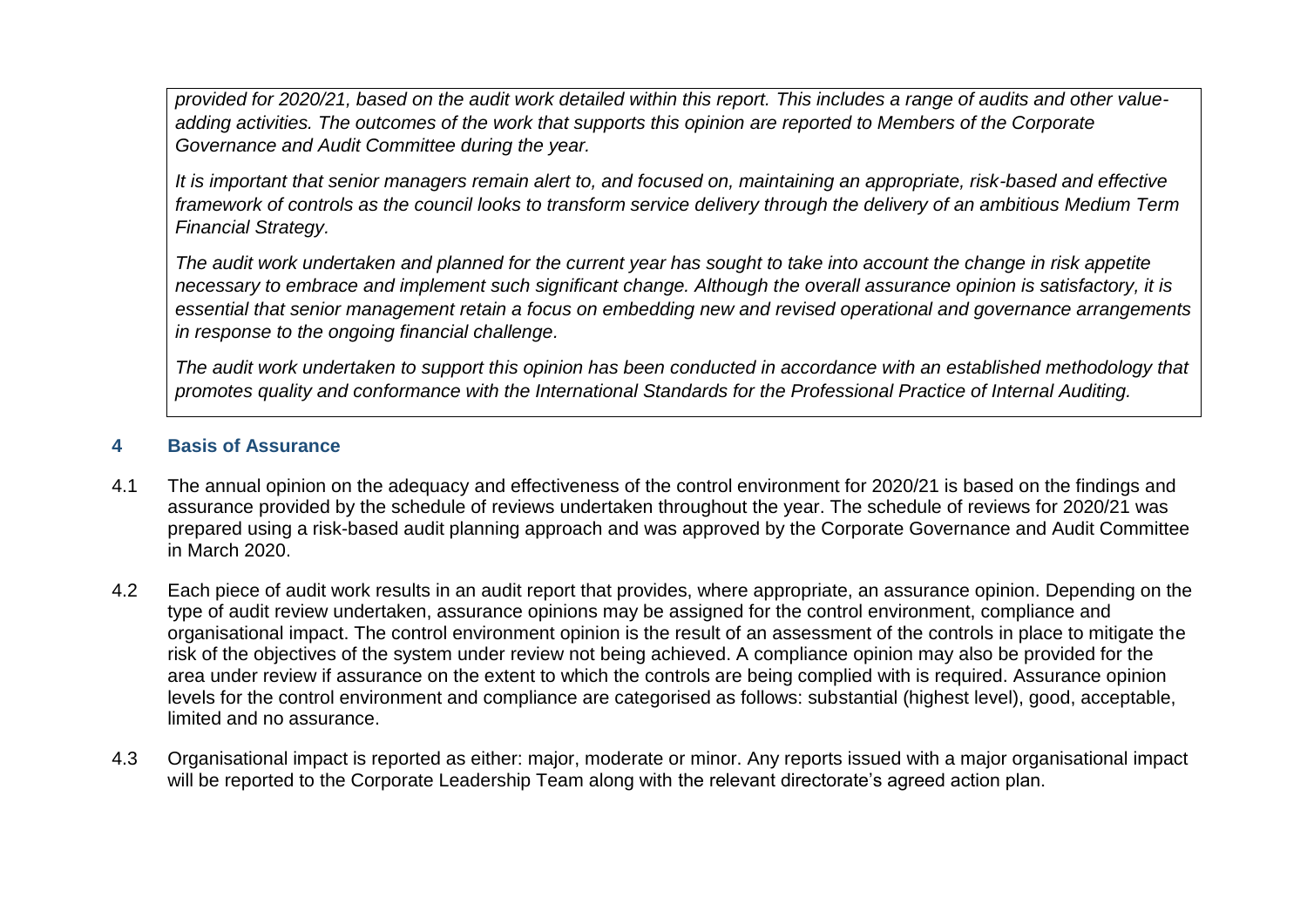4.4 The graph below provides a high-level overview of the assurance opinion levels provided for the audits that we have completed during the year.



#### **Assurance Areas**

### *Key Financial Systems*

4.5 The key financial systems audits are reviews of the council's core financial functions. We review these functions to provide assurance that the financial systems that are fundamental to the council's operations remain effective and working well in practice. The Public Sector Internal Audit Standards require Internal Audit to set a risk-based plan to determine the priorities of the internal audit activity and therefore this approach has been applied to our coverage of the key financial systems audits.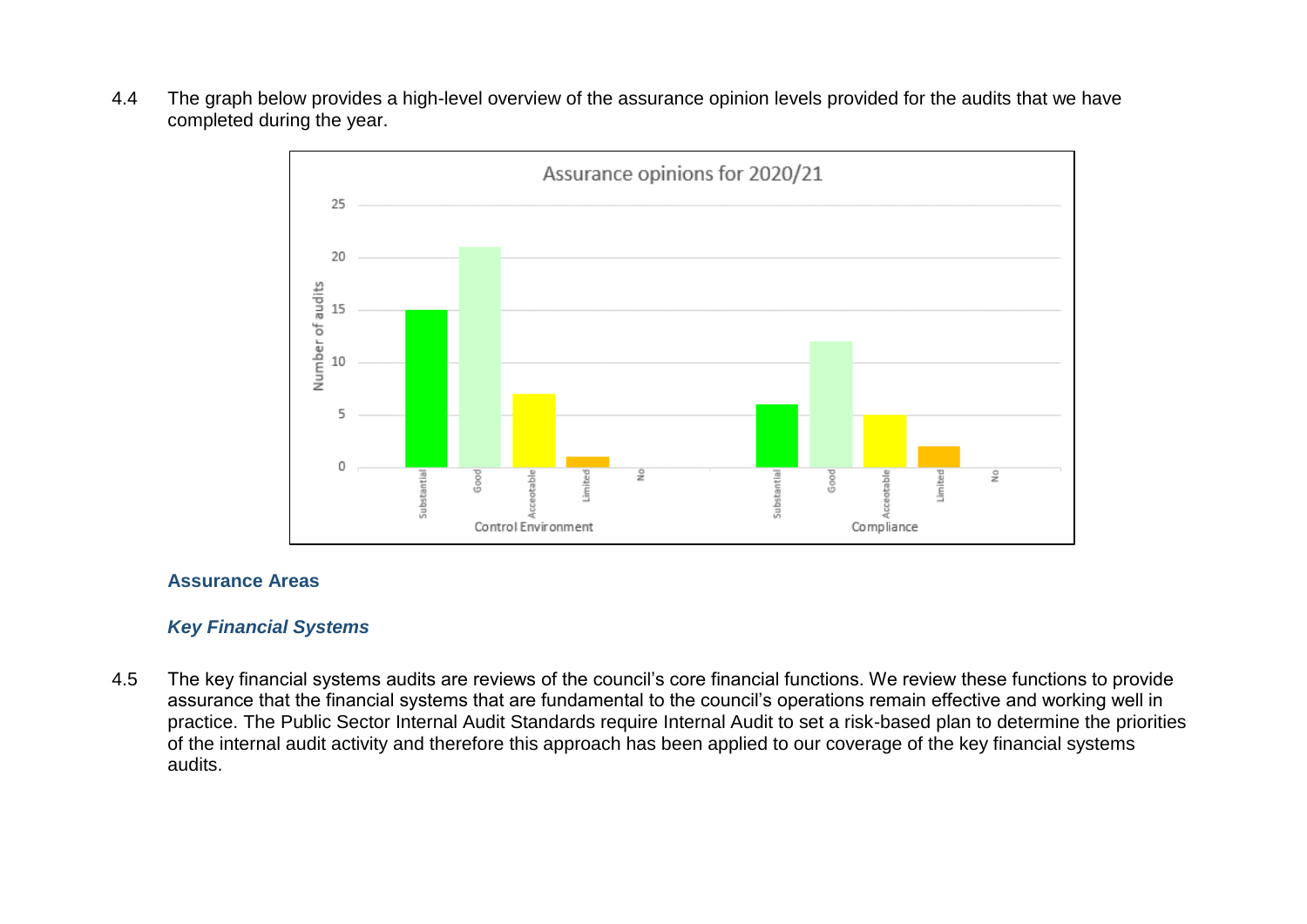- 4.6 During 2020/21 we have completed 10 key financial system audits. The impact of COVID has been considered within this work and the audit coverage has included a review of any new processes or changes to procedure that have occurred as a result. Our reviews of the key financial systems support the opinion that the council has effective financial governance, risk management and internal control arrangements in place. In addition, they also support the assertions made by the Section 151 Officer in their Annual Assurance report that is also being presented to the Corporate Governance and Audit Committee. Audit coverage during the year has provided sufficient evidence to conclude that the key financial control systems are sound and that these controls continue to work well in practice.
- 4.7 In recent years, the widely publicised difficulties encountered at other authorities have served to highlight the importance of financial control and resilience. This is, and will continue to be, important for LCC as we recover from the financial impact of COVID and look to transform service delivery through an ambitious Medium Term Financial Strategy. We provided substantial assurance for the central controls in place for the setting and management of the council's budget, reflecting the fact that there is a framework in place that provides the opportunity for regular scrutiny of relevant financial information as the authority continues to adjust to the challenging financial climate. We have also played a central role in supporting the council's Core Business Transformation Programme, aiding in the development of financial dashboards which provide dynamic and interactive analysis to budget holders and decision makers.

# *Procurement*

- 4.8 The achievement of social value outcomes through procurement has been a prominent area of focus during the last year. Our social value audit found that a range of good governance procedures have been established, including the incorporation of social value within relevant policies, training and guidance complemented by central oversight and monitoring. Alongside the use of the Social Value Portal, this provides a sound framework from which the benefits of social value can be maximised and gives assurance that the council has processes in place that will drive compliance with the Social Value Act. Moving forward, there is plenty of room to embed these processes and increase the number of contracts within which social value is incorporated, and we have agreed a number of actions that should help to realise improvement in this area.
- 4.9 Our primary piece of contract review work has focussed on the council's arrangements to procure PPE in response to the COVID pandemic, recognising the efforts to apply good procurement and contracting practices in unprecedented circumstances. Embedding consistent contract management practice continues to be a challenge across the authority, with responsibility tending to sit within the service that has been identified as the primary contract user. The challenge is very much recognised within Procurement and Commercial Services and we are working alongside the service to review and implement best practice in contract management. This work will continue into the next year.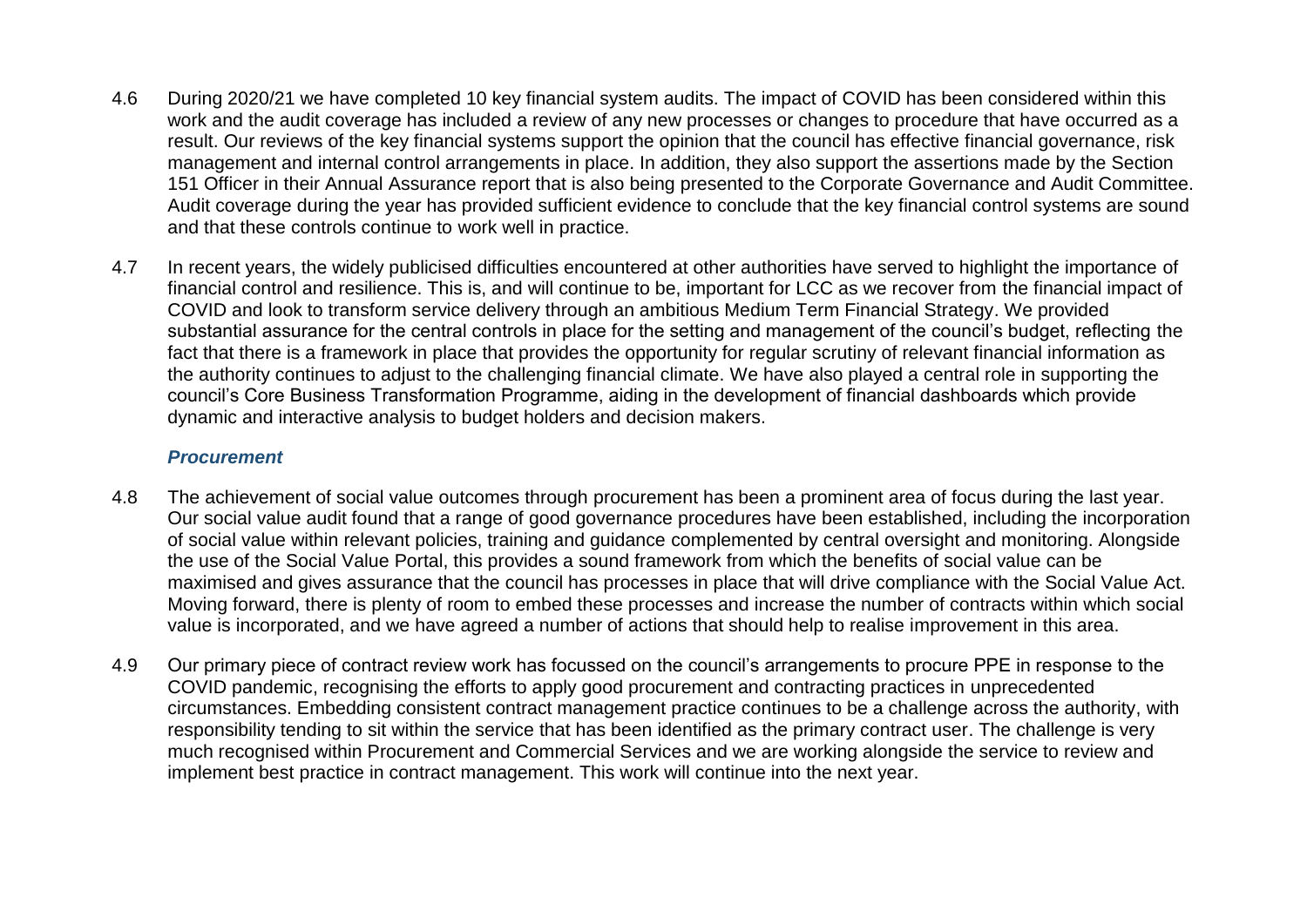## *Directorate Risks*

- 4.10 We have undertaken audits that provide assurance on governance, risk management and internal control arrangements across a range of operational and directorate risk areas during the year. Our work has had links to risks relating to safeguarding, health and safety, finance, compliance with legislation and internal procedures and a range of other risks that may affect the achievement of council and directorate priorities.
- 4.11 Our audit work has provided assurances around processes that underpin the council's core values and behaviours. We have also focussed attention on high profile areas of legislative and regulatory responsibility. Our recommendations have been positively received by service areas and in some cases these were actioned during the course of the audit.

#### *Information Governance and ICT*

- 4.12 The Information Governance and ICT Plan has been reprioritised during the last year and this was reported to the committee in June 2020. This helped to make space for the council's COVID response, whilst ensuring we kept a close eye on areas of ICT security and Information Governance risk. The mitigation of these risks remains a significant priority for the authority, and assurances have been directly provided to the Committee by the Information Governance team during the year. This has included the issues relating to the council's status with the Public Services Network (PSN), including the requirement to decommission Microsoft Access 2003. The council's PSN certification has now been provided.
- 4.13 From an audit perspective, we have continued to monitor progress towards the implementation of recommendations made in our review of Privileged User Access reported in 2019/20. The Integrated Digital Service (IDS) has established a project to address the issues identified, with timescales for completion falling in 2021/22, upon which time we will formally review progress. Our audit coverage has also included a review of the governance arrangements in place for the Community Cloud Programme. The audit provided assurance that appropriate governance arrangements had been established to ensure the programme is managed to deliver its intended outcomes. However, as this project is of a complex nature, we are keeping a watching brief on this through the 2021/22 plan including regular attendance at the Programme Board.

#### *Data Analytics*

4.14 Data analytics work is undertaken across directorates and service areas, providing a systematic evaluation of the control effectiveness within key systems, and highlighting high risk transactions or events. We have mainly focussed our attention on the transactional data within the key financial systems, as a high area of risk. Whilst no significant issues have been identified, this work provides an important source of ongoing assurance to management, and is helpful when considering the direction of each piece of audit work.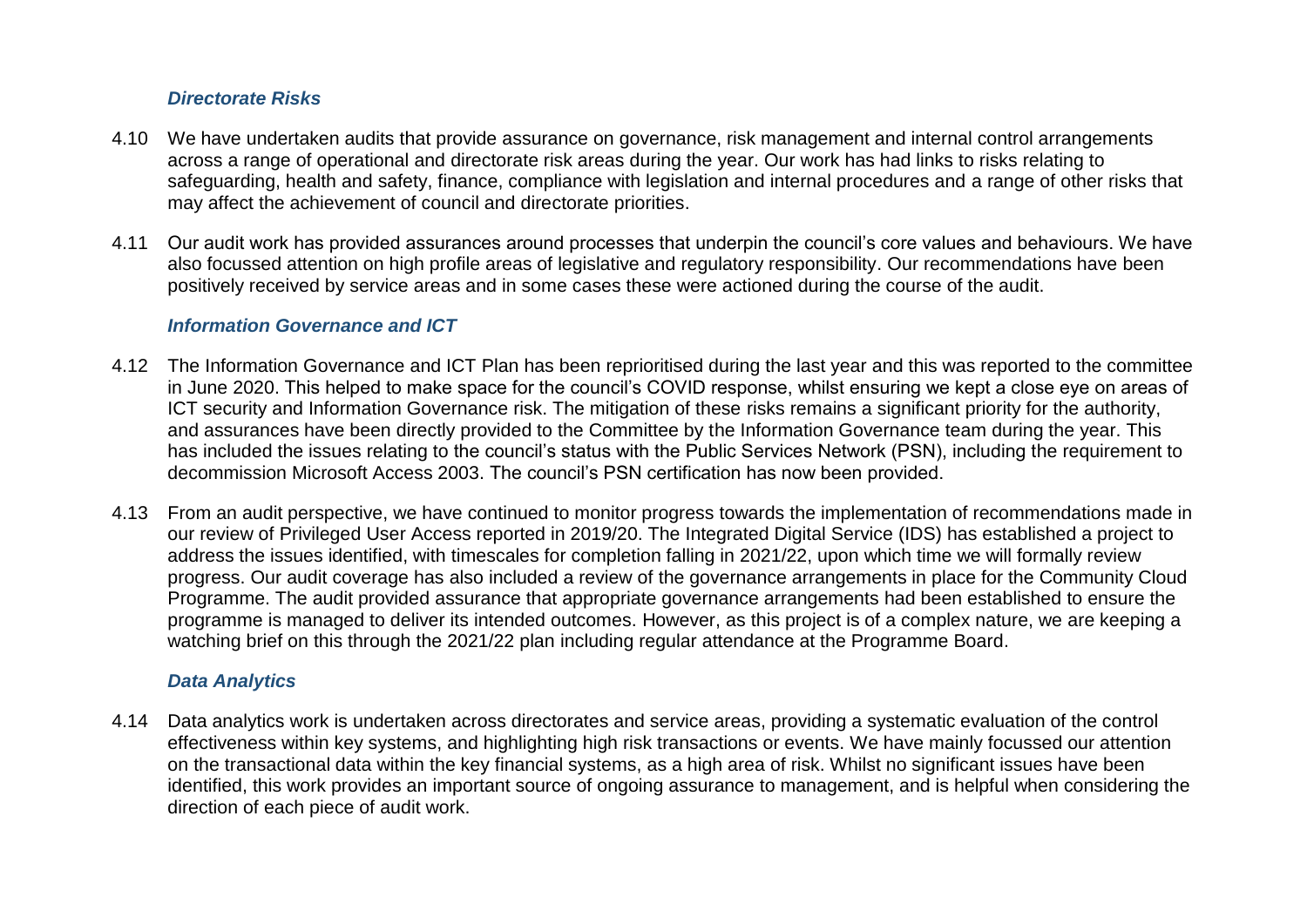4.15 In addition to supporting post-payment assurances for COVID grants paid, a significant portion of our data analytics portfolio has also been directed towards aiding the development of financial dashboards as part of the council's Core Business Transformation Programme. The dashboards have now been rolled out across the authority and are key to the transformation of the financial service. Our work in this area demonstrates the adaptability of the team in supporting the ongoing achievement of the council's ambitions alongside our programme of assurance work.

### *Limited Assurance Opinions and Follow Up Work*

- 4.16 The following section provides a summary of the audits that included a limited assurance opinion, either overall or in relation to a specific objective. This section also provides a summary of our follow up work. A key factor in our determination of the overall audit opinion at the end of the year is the extent to which senior managers have implemented audit recommendations and responded to the risks highlighted through our work. Positive responses from management and a demonstrable commitment to continual improvement are important indicators of an appropriate culture and robust control environment. Our follow up work has supported the overall satisfactory opinion for 2020/21.
- 4.17 In March 2021 we reported that, although a Good Assurance opinion was provided overall for our audit of **Housing Leeds Lettings**, a limited opinion was provided in relation to the objective focussing on performance monitoring. Many of the issues centred around the implementation of a new IT system, and recommendations were agreed to ensure that reporting resumed accordingly. In addition to following up on this specific issue, we will also be looking at how lessons are learned and appropriate support is engaged around the implementation of other new systems.
- 4.18 Our initial review of the **Fire Safety Management of Council Tenanted Properties** received an acceptable assurance opinion for the control environment. However, given the importance of fire safety and the high-profile nature of the risks involved, we have undertaken a follow up review of the progress made in implementing our recommendations. We found that all recommendations had either been implemented, or were in the process of being implemented, when this was reported to the Committee in March 2021.
- 4.19 In August 2021 we completed a review of the arrangements in place relating to **No Recourse to Public Funds (NPRF)** cases, to ensure that only families with identified needs are assessed as requiring support, and that these payments are made in line with legislation and guidance. This will be reported to the Committee as part of the December 2021 update. The audit provided limited assurance for compliance with the control environment as a result of issues identified with the accuracy of some payments. We also found that policy information was in need of updating. Management have responded positively, agreeing to all of our recommendations with actions ongoing at the time of reporting. We will be completing a follow up audit to provide assurance that actions have been implemented accordingly.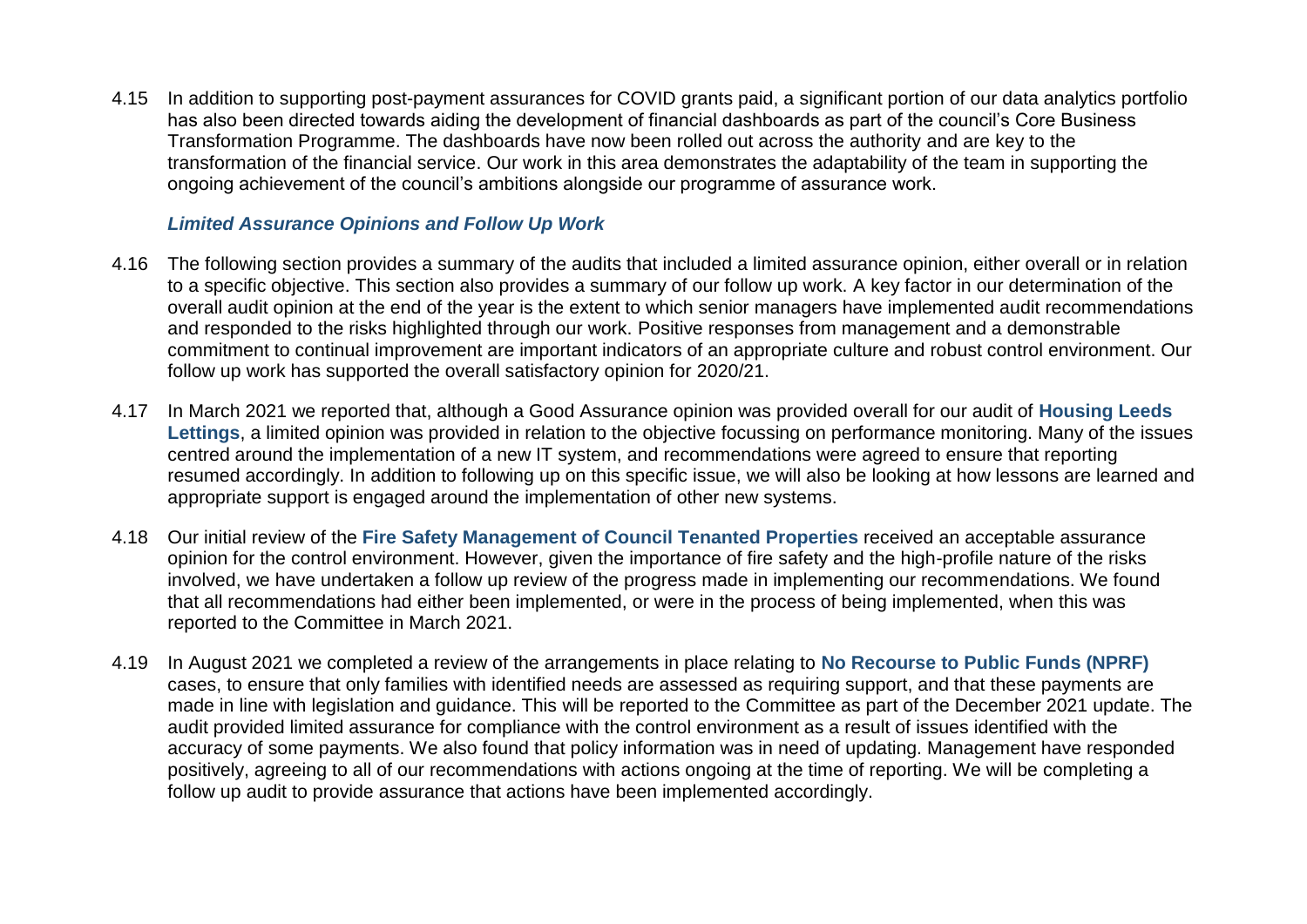- 4.20 In November 2019 we reported limited assurance for **Invest to Save – Benefits Realisation**, highlighting that central governance arrangements had yet to be fully established during the period under review. Having now completed a follow up audit, good assurance has been provided for the control environment noting that the arrangements for the allocation and approval of funding have been strengthened and a clear framework now in place. This will be significant in supporting the delivery of the Medium Term Financial Strategy. Our follow up audit will be reported to the Committee as part of the December 2021 update.
- 4.21 An audit of **Special Educational Needs (SEN) Out of Area Placements** provided acceptable assurance overall, with robust procedures found to be in place to give assurance that statutory requirements are being complied with and that a range of factors are considered within placement decisions. However limited assurance was provided for a specific objective relating to the timely and accurate approval of payments, with several recommendations agreed around this area of the process. All of our recommendations have been agreed and management actions have already commenced around the payment process. The audit will be included in the December 2021 update.
- 4.22 During the year we identified several issues through our programme of **School Audits** that have led to limited assurance opinions either in full or part. Issues have covered various aspects of financial management, in particular the management of school voluntary funds. Whilst schools have unquestionably been affected by the impact of the pandemic, in all instances we have completed follow up reviews and have been able to point to improvements in the control environment.

# *Anti-Fraud and Corruption*

- 4.23 Leeds City Council is committed to the highest standards of openness, probity and accountability. To underpin this commitment, the council takes a zero-tolerance approach to fraud and corruption and is dedicated to ensuring that the organisation operates within a control environment that seeks to prevent, detect and take action against fraud and corruption.
- 4.24 As custodians of the council's anti-fraud and corruption policy framework and owners of the fraud and corruption risk, Internal Audit adopts an overarching responsibility for reviewing the council's approach to preventing and detecting fraud. In addition to Internal Audit, there are several specialist teams and services across the council that undertake counterfraud/overpayment work, these include:
	- Housing and Tenancy Fraud
	- Blue Badges (Disabled Parking Concessions)
	- Council Tax Support / discounts and Housing Benefits
	- Direct Payments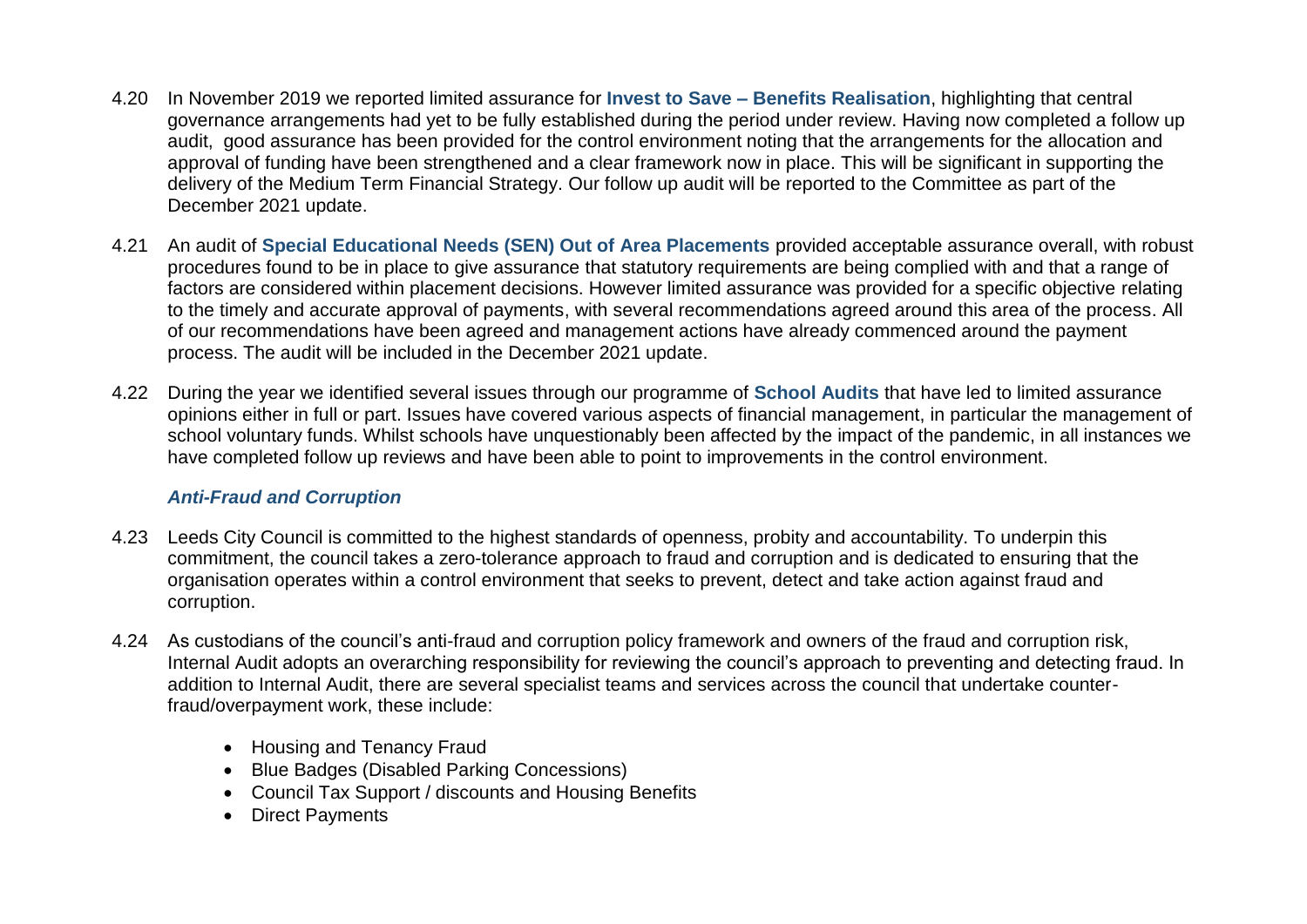- 4.25 The anti-fraud and corruption work undertaken includes both proactive anti-fraud and corruption activities (fraud strategies) and reactive work (investigations). The team takes a risk-based approach to ensure the risk of fraud is managed effectively with available resources. Proactive fraud exercises, data analytics work and participation in the National Fraud Initiative (NFI) provide assurance that the authority is taking positive action to detect potential fraud and prevent its recurrence.
- 4.26 The council's Whistleblowing Policy and Raising Concerns Policy set out the means by which serious concerns can be brought to the attention of Internal Audit. The Whistleblowing Policy is available on the intranet and encourages council employees, who have serious concerns about any aspect of the council's work, to come forward and voice those concerns without fear of reprisal. The Raising Concerns Policy is published on the council website and offers guidance to members of the public who may have concerns around aspects of the council's work. The promotion and accessibility of these policies helps the council to be responsive to emerging risks that are identified. The routes through which concerns can be raised are currently under review.
- 4.27 Internal Audit are also the custodians of the Anti Bribery and the Anti Money Laundering Policies. The purpose of the Anti-Bribery policy is to maintain the high standards of conduct which currently exist across the council by preventing or identifying bribery. The Anti-Money Laundering Policy sets out appropriate and proportionate anti-money laundering safeguards and reporting arrangements within the council.

# *Reactive Anti-Fraud Work*

4.28 From 1<sup>st</sup> April 2020 to 31<sup>st</sup> March 2021, we received a total of 74 potential irregularity referrals (46 in 2019/20). All reported irregularities were risk assessed by Internal Audit and either investigated by ourselves, the relevant directorate or HR colleagues, as appropriate. Where the matter was referred to directorates or HR for investigation, we have made follow up enquiries to ensure all aspects of the referral have been addressed.

The following graph summarises the number of referrals received by Internal Audit in the period by referral route.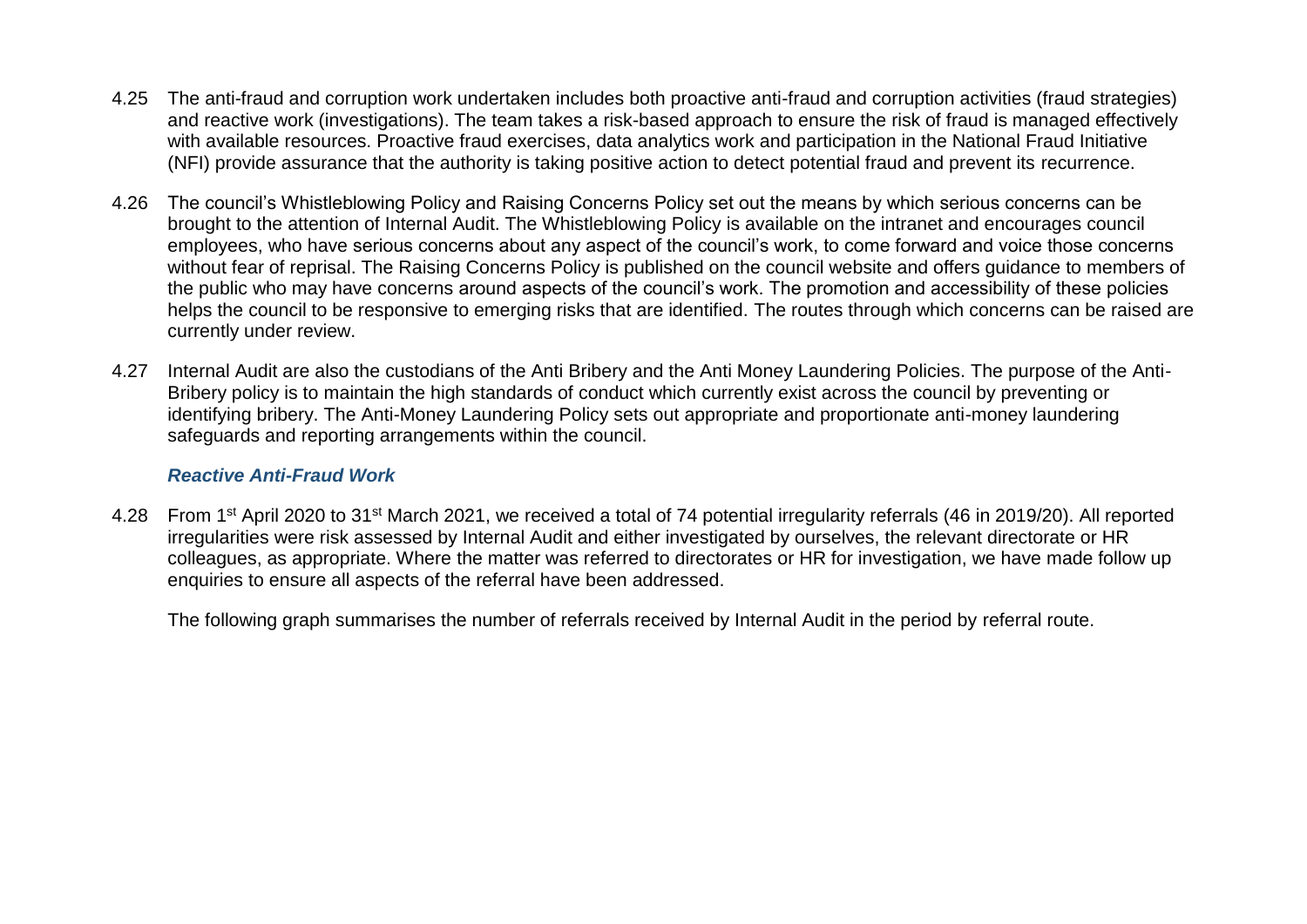

4.29 The referrals received through the 'other route' relate to those shared by external agencies, for example the National Anti-Fraud Network, or other council services seeking advice or assistance. The 74 referrals covered a multitude of issues which are summarised in **Table 1** below.

|                                                                         | <b>Directorate</b>                              |                                 |                                        |                                    |                                   |              |  |  |  |
|-------------------------------------------------------------------------|-------------------------------------------------|---------------------------------|----------------------------------------|------------------------------------|-----------------------------------|--------------|--|--|--|
| <b>Description of referrals received</b>                                | <b>Communities</b><br>and<br><b>Environment</b> | <b>Resources</b><br>and Housing | <b>Children and</b><br><b>Families</b> | <b>Adults and</b><br><b>Health</b> | <b>City</b><br><b>Development</b> | <b>Total</b> |  |  |  |
| Payroll Fraud                                                           | $\overline{2}$                                  |                                 |                                        |                                    |                                   | 3            |  |  |  |
| Procurement Fraud - mandate and<br>purchasing cards                     |                                                 | 2                               | 2                                      |                                    |                                   | 5            |  |  |  |
| Economic and voluntary sector support<br>fraud (Covid and other grants) | 1                                               | 13                              |                                        |                                    |                                   | 15           |  |  |  |
| <b>Business Rates</b>                                                   |                                                 |                                 |                                        |                                    |                                   |              |  |  |  |
| Housing tenancy - RTB, abandonment,<br>sub- letting, succession         |                                                 | 8                               |                                        |                                    |                                   | 8            |  |  |  |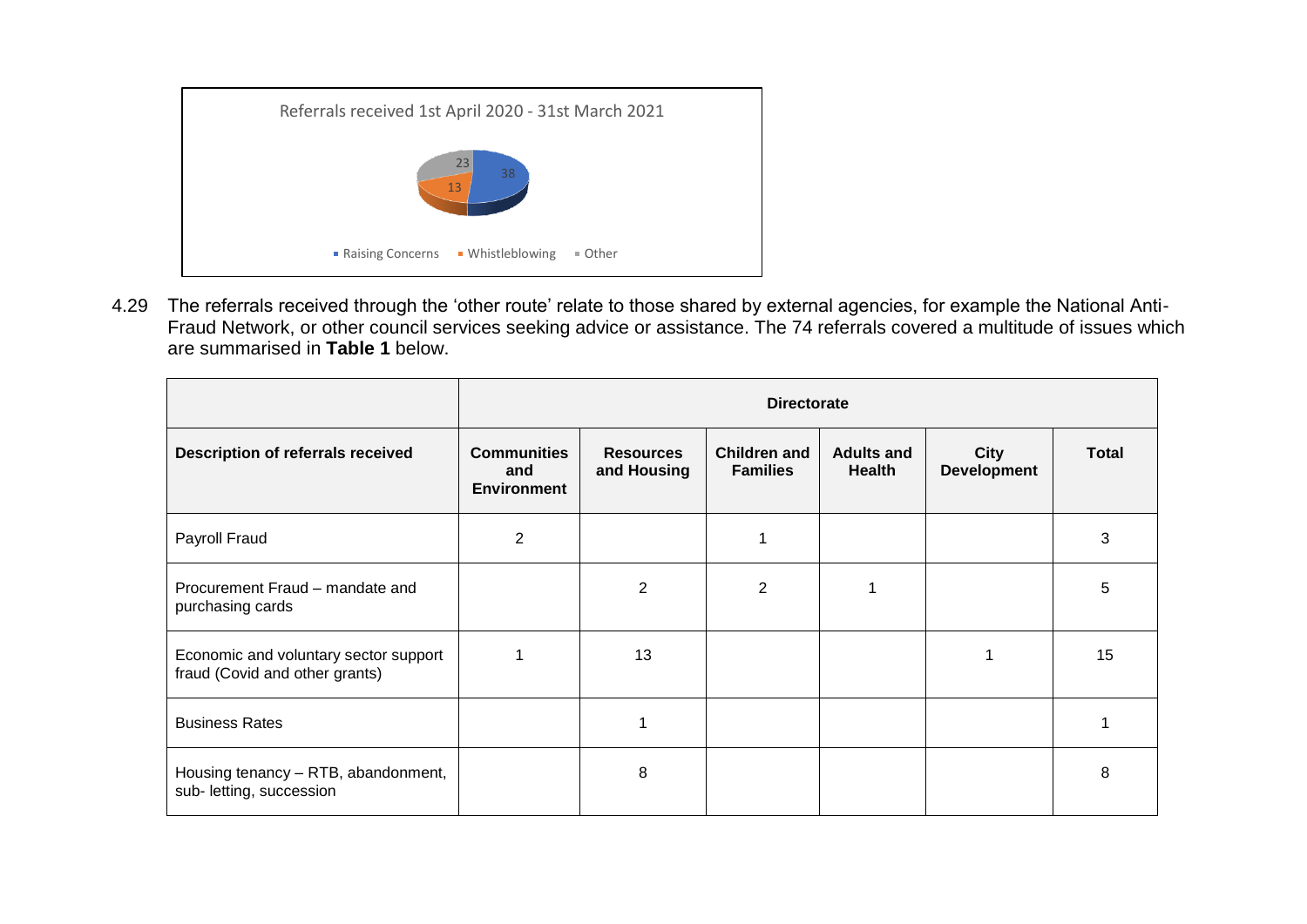|                                          | <b>Directorate</b>                              |                                 |                                        |                             |                            |                |  |  |  |
|------------------------------------------|-------------------------------------------------|---------------------------------|----------------------------------------|-----------------------------|----------------------------|----------------|--|--|--|
| <b>Description of referrals received</b> | <b>Communities</b><br>and<br><b>Environment</b> | <b>Resources</b><br>and Housing | <b>Children and</b><br><b>Families</b> | <b>Adults and</b><br>Health | City<br><b>Development</b> | <b>Total</b>   |  |  |  |
| Staff conduct                            | $\mathfrak{S}$                                  | 3                               | 6                                      | $\overline{2}$              |                            | 14             |  |  |  |
| Service complaint                        | 1                                               | $\overline{c}$                  | $\overline{2}$                         | 1                           |                            | 6              |  |  |  |
| Misuse of council funds                  | 2                                               |                                 | 1                                      | 1                           | 1                          | 5              |  |  |  |
| Health and Safety                        |                                                 |                                 |                                        | 1                           | 2                          | 3              |  |  |  |
| Corruption/ maladministration            |                                                 | 4                               | 1                                      | $\overline{2}$              |                            | $\overline{7}$ |  |  |  |
| Cheque Fraud                             |                                                 | $\overline{2}$                  |                                        |                             |                            | 2              |  |  |  |
| Theft                                    | 1                                               | $\overline{2}$                  | 1                                      | 1                           |                            | 5              |  |  |  |
| <b>Total</b>                             | 10                                              | 37                              | 14                                     | 9                           | 4                          | 74             |  |  |  |

# *Closed Referrals*

4.30 A total of 61 referrals were closed during the period (this includes some cases that were raised in 2019/20). The outcomes are shown in **Table 2** below. Where relevant, recommendations to improve the control environment were raised, this includes cases that were both proven and not proven. All cases where criminal activity is suspected are reported to the police in line with our zero-tolerance approach to fraud and corruption. At the end of the reporting period there was one case with the police, and one with the CPS for a charging decision. At the end of March, 23 cases remained open.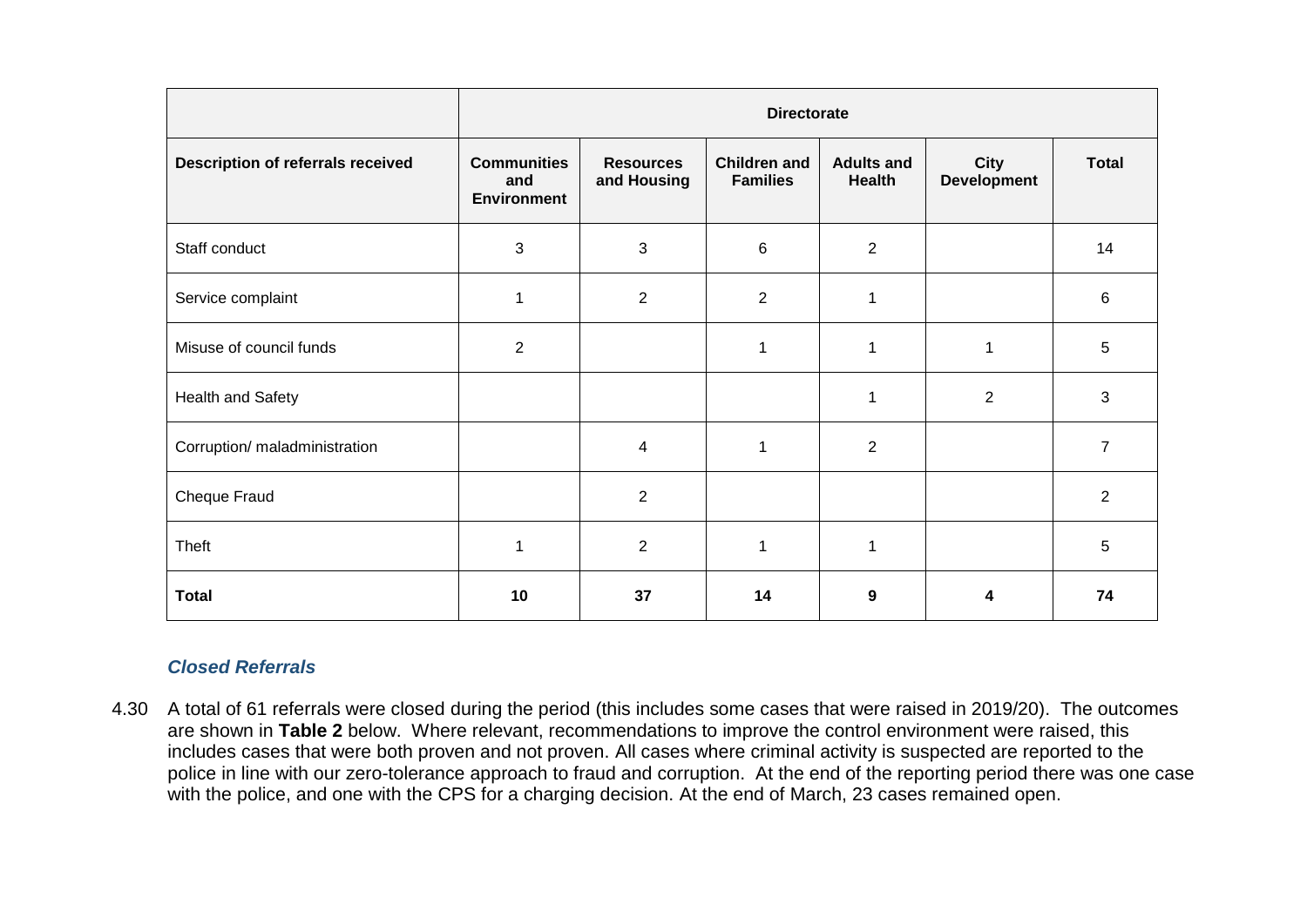|                                                                                              | <b>Directorate</b>                              |                                 |                                        |                                    |                                   |                |  |  |
|----------------------------------------------------------------------------------------------|-------------------------------------------------|---------------------------------|----------------------------------------|------------------------------------|-----------------------------------|----------------|--|--|
| Referrals closed by outcome                                                                  | <b>Communities</b><br>and<br><b>Environment</b> | <b>Resources</b><br>and Housing | <b>Children and</b><br><b>Families</b> | <b>Adults and</b><br><b>Health</b> | <b>City</b><br><b>Development</b> | <b>Total</b>   |  |  |
| Disciplinary action including dismissal                                                      |                                                 | $\overline{2}$                  |                                        |                                    |                                   | $\overline{2}$ |  |  |
| Resigned                                                                                     |                                                 |                                 | 1                                      |                                    |                                   | 1              |  |  |
| Allegation proven                                                                            | $\overline{2}$                                  | 5                               |                                        |                                    |                                   | $\overline{7}$ |  |  |
| Unable to prove or disprove,<br>recommendations raised.                                      | 3                                               | $\overline{2}$                  |                                        | 4                                  |                                   | 9              |  |  |
| Allegation not proven                                                                        | $\overline{2}$                                  | 16                              | 8                                      | 1                                  | 4                                 | 31             |  |  |
| NFA taken, as service already<br>addressed issues or insufficient<br>evidence to investigate | $\overline{2}$                                  | 4                               |                                        | 1                                  | 1                                 | 8              |  |  |
| Addressed under another council<br>policy                                                    |                                                 | $\overline{c}$                  |                                        | 1                                  |                                   | 3              |  |  |
| <b>Total</b>                                                                                 | 9                                               | 31                              | 9                                      | 7                                  | 5                                 | 61             |  |  |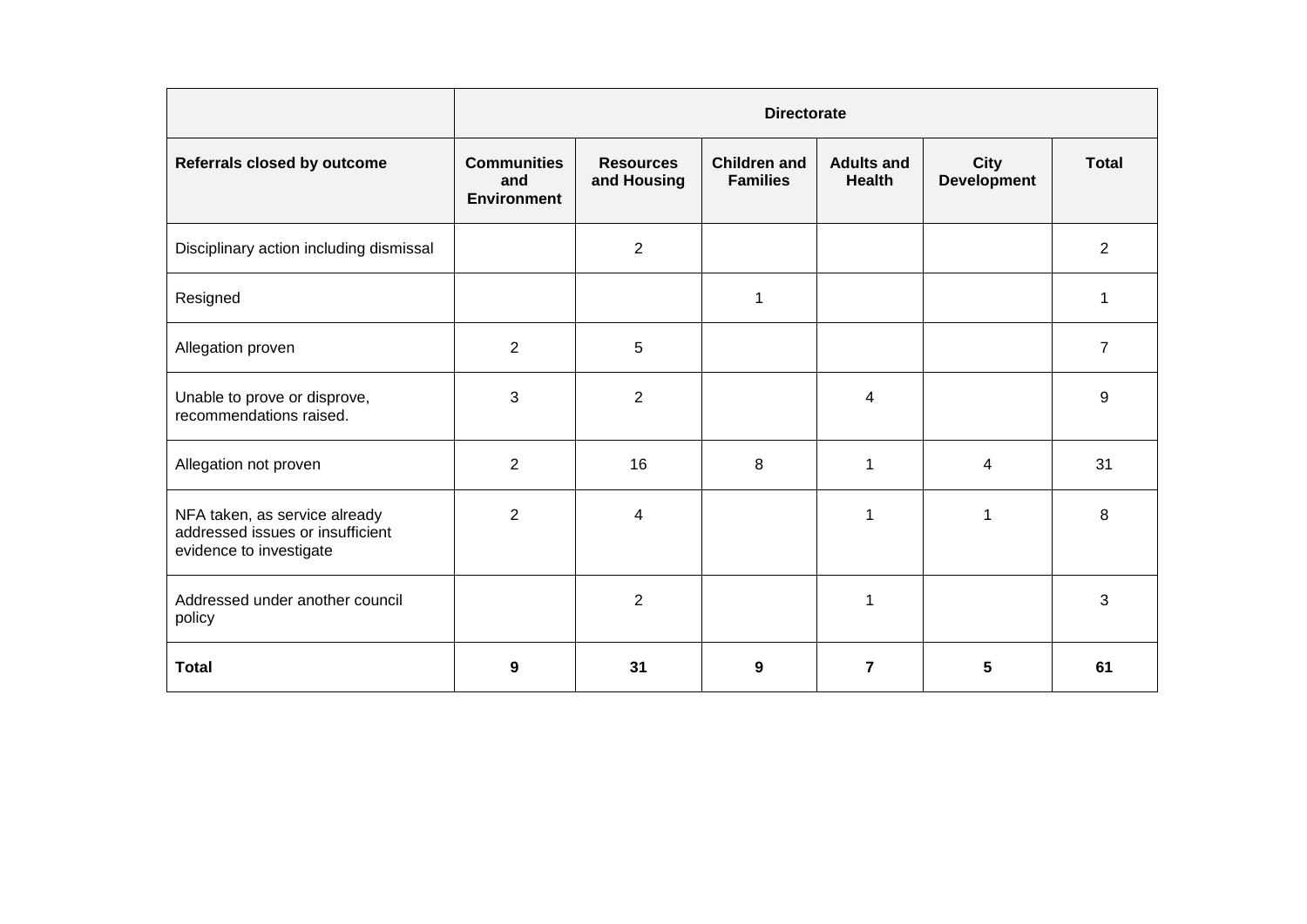# *Proactive Anti-Fraud Work*

4.31 To help ensure that there is an effective counter fraud culture in place within the council, we included time in the counter fraud block of the Internal Audit Plan to undertake proactive fraud reviews. These reviews consider areas identified through various methods, including the use of best practice publications and our internal risk assessments.

# *National Fraud Initiative (NFI)*

- 4.32 As part of our proactive anti-fraud work, we take part in the National Fraud Initiative (NFI). The NFI is an exercise conducted by the Cabinet Office every two years that matches electronic data within and between public and private sector bodies to prevent and detect fraud. Where a match is found it may indicate that there is an inconsistency which requires further investigation to determine whether fraud or error has occurred, or if there is another explanation for the match. Relevant teams within the Council (for example, Internal Audit, Benefits, Housing and Tenancy Fraud) have been working through the matches on a risk basis.
- 4.33 Internal Audit has overall responsibility for monitoring the progress of this exercise and ensuring that the NFI system is updated. 15,131 matches were received and 10,025 have been reviewed and closed. Two errors have been identified resulting in the recovery of £1,826<sup>1</sup>.

# *Covid 19 Business Grants*

4.34 We have undertaken post payment assurance on the Covid business grants. This work has been undertaken in accordance with government requirements. Various data streams have been used to inform our post payment testing. This includes information from a number of different sources comprising NFI bank account and company status validation checks, data provided through the Government's 'Spotlight' system, and data on grant payments identified as higher risk through our analysis. As these grants are provided to the council to distribute to businesses, any recovery of funds will be paid back to government. We have also worked with the service on the operational arrangements for the Self-Isolation Payment Scheme.

# *IT Proactive Review*

 $\overline{\phantom{a}}$ 

4.35 FMS Leeds is the Councils financial management system and, due to the nature of the information held within the system, access is restricted and each individual user has a unique login and password. A council wide review has been undertaken to match log-in details to identify any instances where there may be a risk that these have been shared. Ongoing dialogue with the directorates is continuing to establish the reasons for mismatches identified, and relevant action is being taken,

<sup>1</sup> One related to a VAT overpayment and the second related to a council tax reduction overpayment.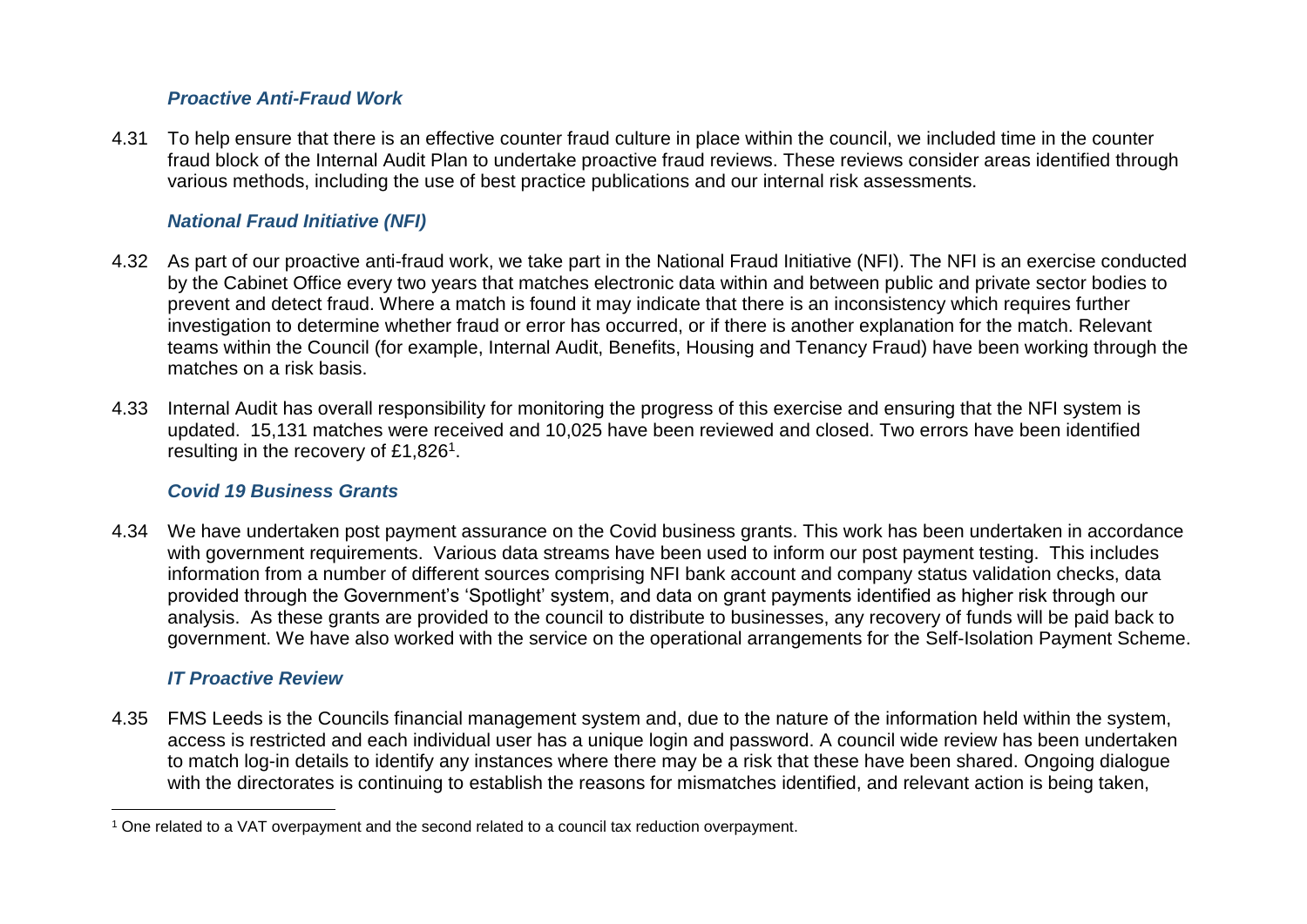including reissuing the password protocol. We have reported our findings to the Core Business Transformation Team for consideration in the implementation of the new system.

#### *Awareness Raising*

- 4.36 Included in our counter fraud arrangements are the regular communications to staff of current fraud risks and the signposting of where to report any concerns. At the start of the pandemic, we published an article on Insite highlighting the emerging fraud risks as a result of the emergency response. This set out the importance of internal controls in mitigating the risk of fraud within existing and new processes. Details of key Internal Audit contacts were provided for managers who would benefit from our input. During the year we raised awareness of bank mandate fraud risks via Insite. This included articles published in September and November 2020, and a further alert in February 2021. The council, in line with other organisations, continues to receive fraudulent requests for changes to bank details and false payment requests. Regular reminders of this risk should help to ensure that staff remain aware of the procedures to follow, so that fraudulent payments are prevented.
- 4.37 International Fraud Awareness week took place on November the 15th to the 21st. During this week we promoted the council's counter fraud polices, the fraud awareness training, and raised awareness of current and emerging fraud risks on our InSite page.
- 4.38 During the year we have also been developing a counter fraud training package for inclusion on the Performance and Learning System. This will include information on the key fraud risks to the authority, indicators of fraud, signposting to the counter fraud policies, and how to raise any concerns.

# *Self-Assessment of Counter Fraud Arrangements and Strategy Development*

- 4.39 We have undertaken a self-assessment of our arrangements against the CIPFA Counter Fraud Assessment Tool. The key areas of this assessment consider how as a council we:
	- Acknowledge responsibility
	- Identify risks
	- Develop a strategy
	- Provide resources
	- Take Action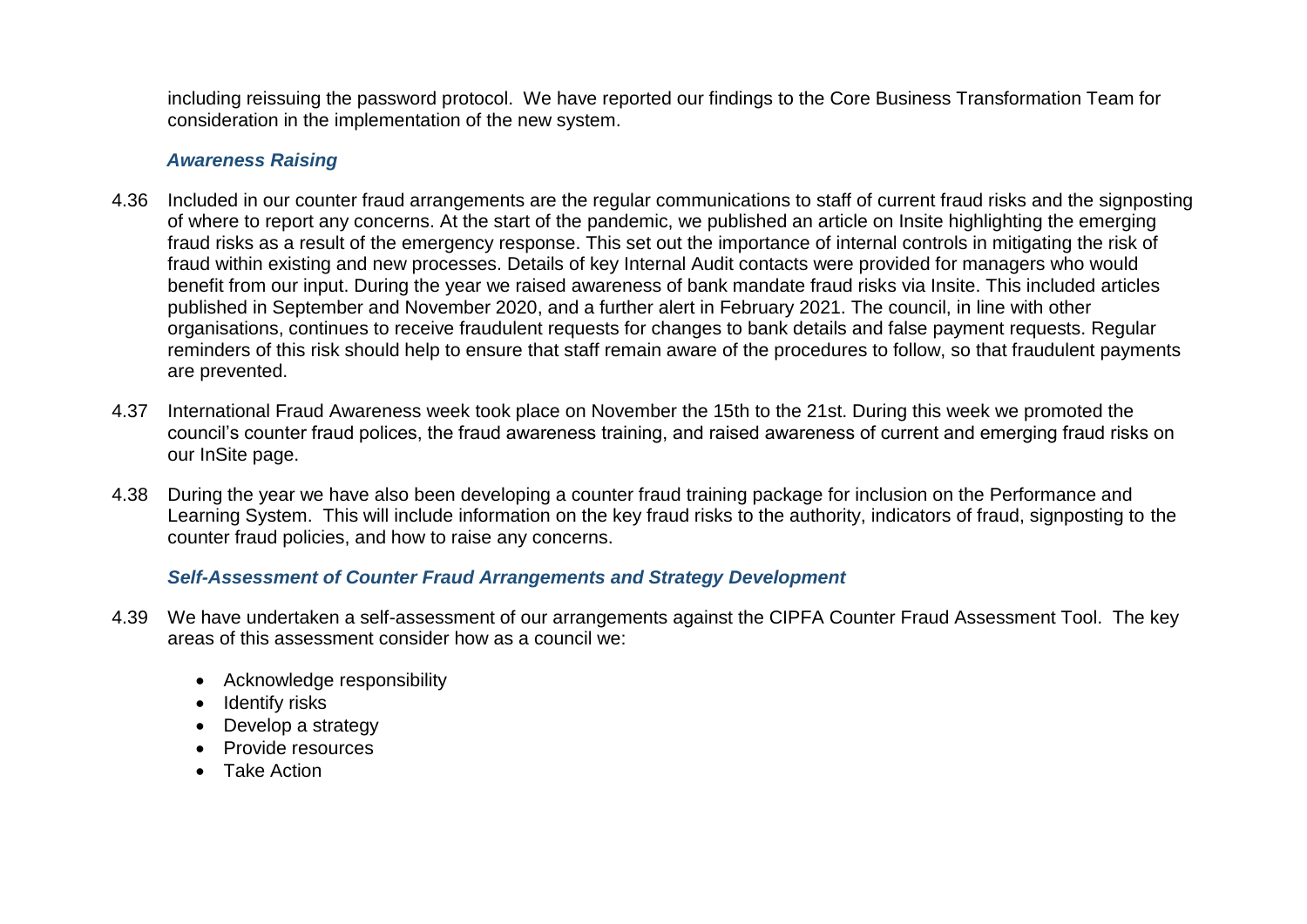4.40 The output from this was that the council has reached a good level of performance against the code and has put in place effective arrangements in many aspects. The authority is taking positive action to manage fraud risks and actively working to improve its resilience. The assessment identified that there are further opportunities to strengthen our approach through the development of a Counter Fraud Strategy which is also being presented to Members of the Committee. This will comprehensively address the council's reactive and proactive approach to tackling the risk of fraud and corruption, and will be aligned to the aims, objectives and values of the Council.

### *Regulation of Investigatory Powers Act 2000*

4.41 In the most recent inspection report issued by the Office of Surveillance Commissioners, it was recommended that Members should receive regular reports about the use of the Council's surveillance powers under the Regulation of Investigatory Powers Act (RIPA). The Head of Service (Legal) has confirmed that there have been no applications for directed surveillance or covert human intelligence source (CHIS) authorisations during this financial year. In addition, there has been no use of the powers to obtain communications data over the same period.

#### **Summary of Completed Audit Reviews**

4.42 This section provides a summary of all reports issued since the previous Annual Report. Audit reviews completed from 1st June 2019 to 31st October 2020 were reported in the Internal Audit Annual Report for 2019/20 that was presented to the Committee in November 2020. **Table 3** below demonstrates the audit opinions given, and also brings out the range of assurance themes that can be drawn from the work undertaken. This underlines the value added within the section and is a key factor in supporting the Head of Audit's annual opinion. The table also includes details of the Corporate Governance and Audit Committee meeting date where the audits were reported.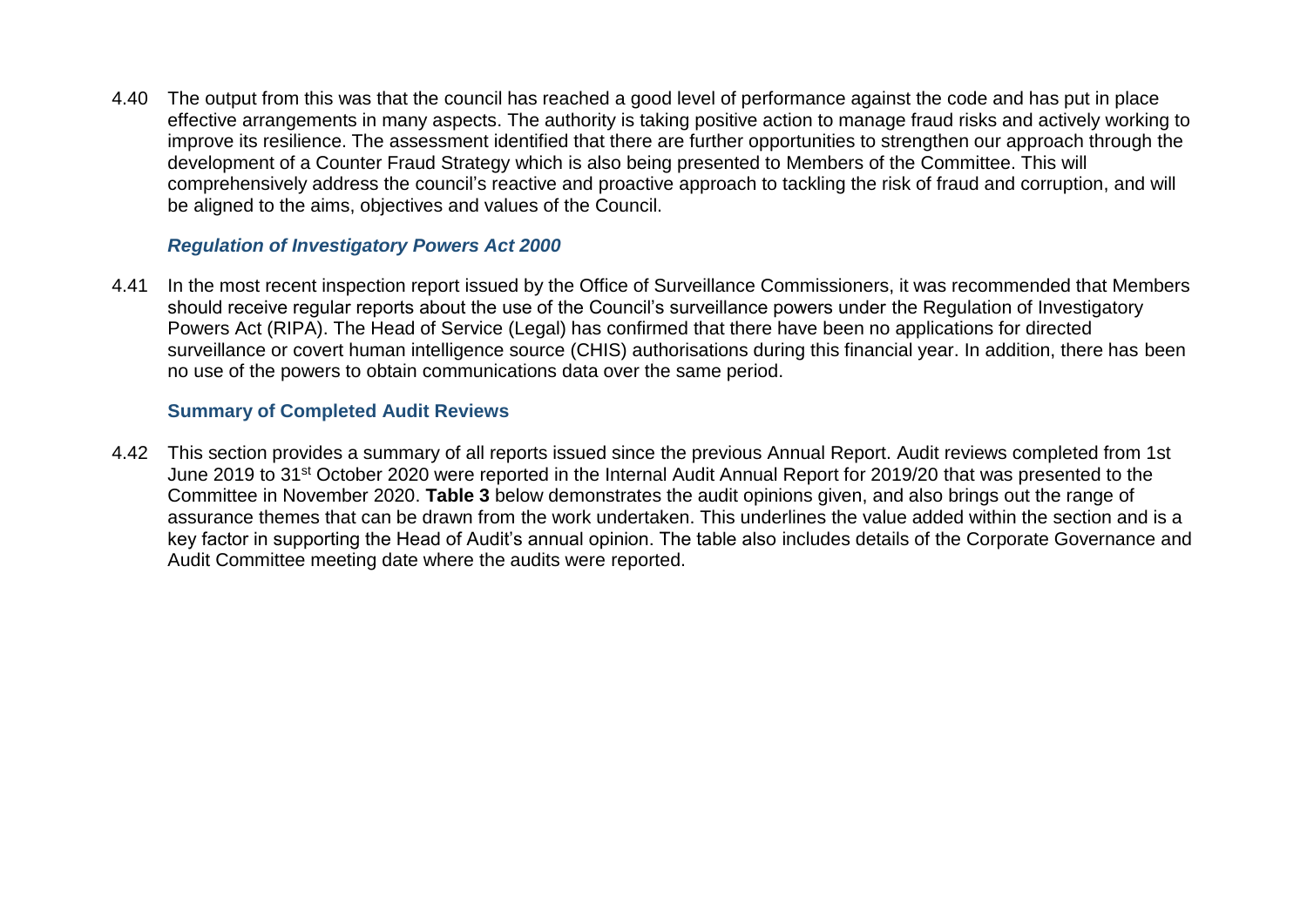|                                                        |                                      | <b>Audit Opinion</b> |              |                                                                                                                               |                                      |
|--------------------------------------------------------|--------------------------------------|----------------------|--------------|-------------------------------------------------------------------------------------------------------------------------------|--------------------------------------|
| <b>Report Title</b>                                    | <b>Control</b><br><b>Environment</b> | <b>Compliance</b>    | Impact       | <b>Assurance Themes</b>                                                                                                       | <b>Included in Report</b><br>to CGAC |
| <b>Finance including Key Financial Systems</b>         |                                      |                      |              |                                                                                                                               |                                      |
| <b>Financial Management</b><br><b>Central Controls</b> | Substantial                          | N/A                  | <b>Minor</b> | Financial Management, Risk<br>Management, Governance and<br>Decision Making, Legislative /<br>Regulatory Compliance,          | December 2020                        |
| <b>Business Rates</b>                                  | Substantial                          | <b>Substantial</b>   | <b>Minor</b> | Legislative / Regulatory<br>Compliance, Financial<br>Management, Anti-Fraud &<br>Corruption, Information<br>Governance        | March 2021                           |
| <b>Sundry Income Central</b><br>Controls               | Substantial                          | <b>Substantial</b>   | <b>Minor</b> | Financial Management,<br>Information Governance,<br>Legislative / Regulatory<br>Compliance, Anti-Fraud &<br>Corruption        | March 2021                           |
| <b>Housing Rents</b>                                   | Substantial                          | N/A                  | <b>Minor</b> | Information Governance,<br>Financial Management,<br>Legislative / Regulatory<br>Compliance, Governance and<br>Decision Making | <b>June 2021</b>                     |
| <b>Council Tax</b>                                     | Good                                 | N/A                  | <b>Minor</b> | Financial Management,<br>Governance and Decision<br>Making, Information<br>Governance                                         | September 2021                       |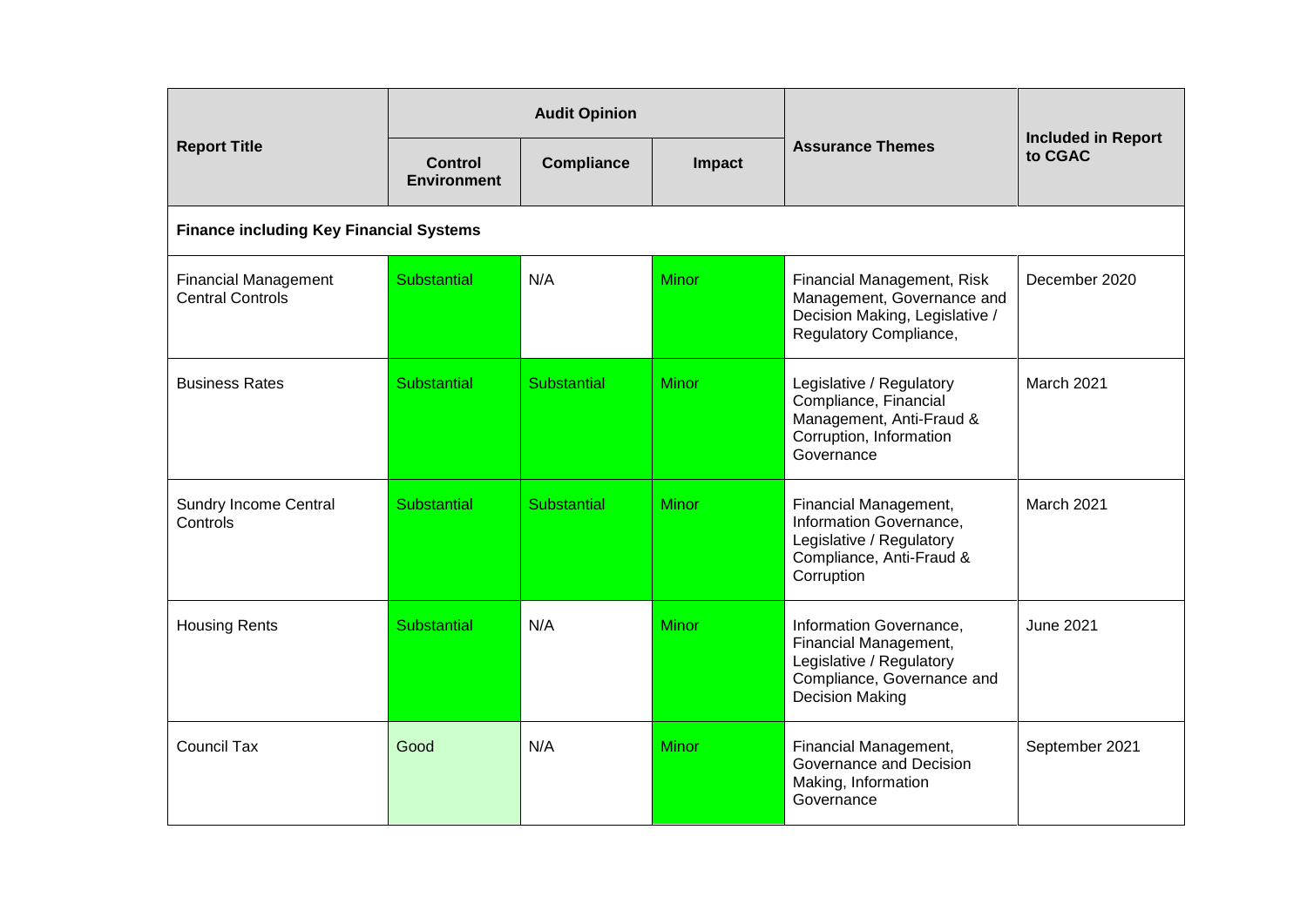|                                                                                   |                                      | <b>Audit Opinion</b> |              |                                                                                                                                                                                                                                        |                                      |
|-----------------------------------------------------------------------------------|--------------------------------------|----------------------|--------------|----------------------------------------------------------------------------------------------------------------------------------------------------------------------------------------------------------------------------------------|--------------------------------------|
| <b>Report Title</b>                                                               | <b>Control</b><br><b>Environment</b> | <b>Compliance</b>    | Impact       | <b>Assurance Themes</b>                                                                                                                                                                                                                | <b>Included in Report</b><br>to CGAC |
| <b>Housing Benefit</b><br>Assessments and Payments                                | Substantial                          | Substantial          | <b>Minor</b> | Legislative / Regulatory<br>Compliance, Financial<br>Management, Information<br>Governance, Performance<br>Management                                                                                                                  | September 2021                       |
| <b>Client Information System</b><br>(CIS) Payments                                | Substantial                          | Substantial          | <b>Minor</b> | Procurement, Contracts and<br>Commissioning, Financial<br>Management, Anti-Fraud &<br>Corruption, Information<br>Governance, Safeguarding                                                                                              | September 2021                       |
| <b>Schools Central Financial</b><br>Controls                                      | Good                                 | N/A                  | <b>Minor</b> | Financial Management,<br>Governance and Decision<br>Making, Legislative /<br>Regulatory Compliance,<br>Performance Monitoring, Risk<br>Management                                                                                      | December 2021                        |
| FMS Creditor Purchase and<br>Payment; Central and<br><b>Directorate Processes</b> | Substantial                          | Good                 | <b>Minor</b> | Financial Management, Anti-<br>Fraud & Corruption, Business<br>Innovation and Development,<br>Information Governance, Risk<br>Management, Performance<br>Management, Value for<br>Money, Legislative /<br><b>Regulatory Compliance</b> | December 2021                        |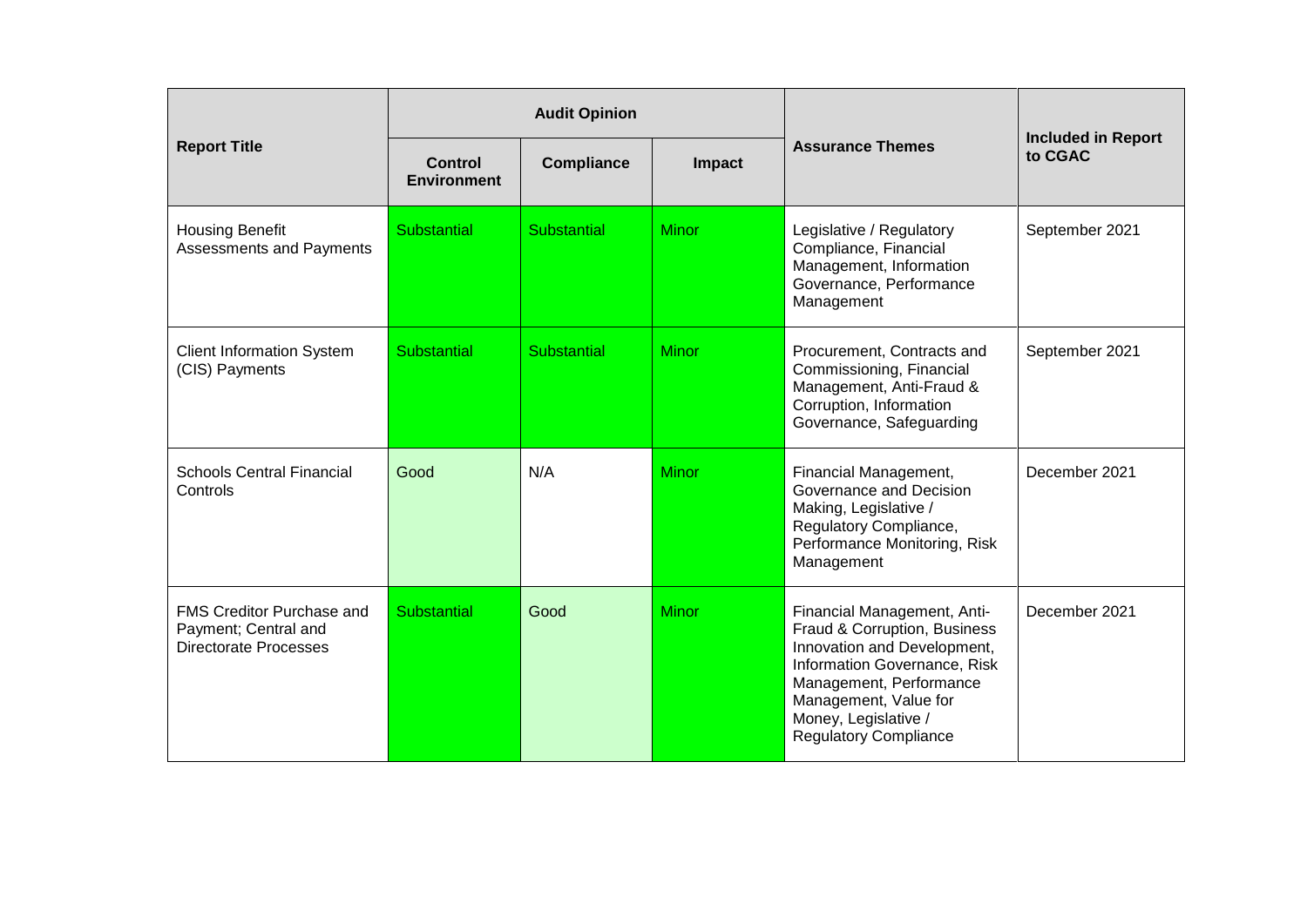|                                                   |                                      | <b>Audit Opinion</b> |                 |                                                                                                                                                                     |                                      |
|---------------------------------------------------|--------------------------------------|----------------------|-----------------|---------------------------------------------------------------------------------------------------------------------------------------------------------------------|--------------------------------------|
| <b>Report Title</b>                               | <b>Control</b><br><b>Environment</b> | <b>Compliance</b>    | Impact          | <b>Assurance Themes</b>                                                                                                                                             | <b>Included in Report</b><br>to CGAC |
| <b>Central Purchasing Card</b><br>Controls        | Good                                 | Good                 | <b>Minor</b>    | Financial Management, Anti-<br>Fraud & Corruption, Risk<br>Management, Performance<br>Management, Value for<br>Money, Legislative /<br><b>Regulatory Compliance</b> | December 2021                        |
| <b>ICT and Information Governance</b>             |                                      |                      |                 |                                                                                                                                                                     |                                      |
| <b>Community Cloud</b><br>Governance Arrangements | Good                                 | N/A                  | <b>Moderate</b> | Cyber Security, Information<br>Governance, Project and<br>Programme Management, Risk<br>Management, Governance and<br><b>Decision Making</b>                        | September 2021                       |
| <b>ICT Asset Management</b>                       | Good                                 | N/A                  | <b>Minor</b>    | Asset Management, Financial<br>Management, Cyber Security,<br>Anti-Fraud & Corruption                                                                               | December 2021                        |
| <b>Privileged User Access</b><br>Follow Up        | N/A - Memo Issued                    |                      |                 | Information governance,<br>Cyber Security, Legislative /<br>Regulatory Compliance, Risk<br>Management                                                               | December 2021                        |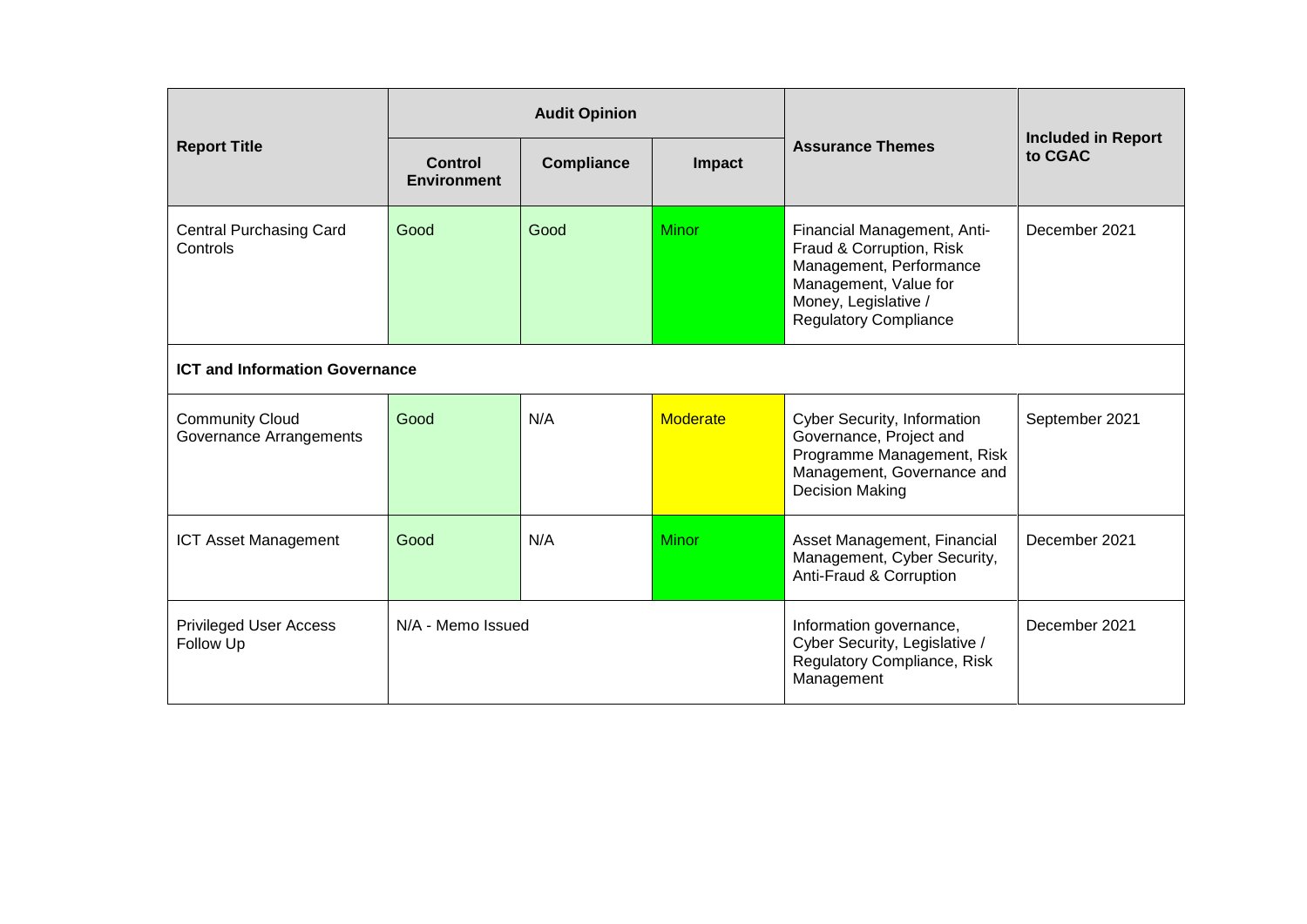|                                                               |                                      | <b>Audit Opinion</b> |              |                                                                                                                                                                |                                      |
|---------------------------------------------------------------|--------------------------------------|----------------------|--------------|----------------------------------------------------------------------------------------------------------------------------------------------------------------|--------------------------------------|
| <b>Report Title</b>                                           | <b>Control</b><br><b>Environment</b> | <b>Compliance</b>    | Impact       | <b>Assurance Themes</b>                                                                                                                                        | <b>Included in Report</b><br>to CGAC |
| <b>Procurement</b>                                            |                                      |                      |              |                                                                                                                                                                |                                      |
| Social Value                                                  | Acceptable                           | N/A                  | <b>Minor</b> | Social Value, Procurement,<br>Contracts and Commissioning,<br>Legislative / Regulatory<br>Compliance, Governance and<br>Decision Making                        | September 2021                       |
| <b>PPE Contract Review</b>                                    | Good                                 | N/A                  | <b>Minor</b> | Procurement, Contracts and<br>Commissioning, Legislative /<br>Regulatory Compliance,<br>Governance and Decision<br>Making, Value for Money, Risk<br>Management | December 2021                        |
| <b>Directorate risks</b>                                      |                                      |                      |              |                                                                                                                                                                |                                      |
| <b>Personal Education Plans</b>                               | <b>Substantial</b>                   | Acceptable           | <b>Minor</b> | Safeguarding, Information<br>Governance, Legislative /<br>Regulatory Compliance,<br>Performance Management                                                     | December 2020                        |
| <b>Cluster Model and Area</b><br>Inclusion Partnerships (AIP) | Good                                 | N/A                  | <b>Minor</b> | Governance and Decision<br>Making, Partnerships,<br>Financial Management,<br>Performance Management,<br>Risk Management,<br>Safeguarding                       | December 2020                        |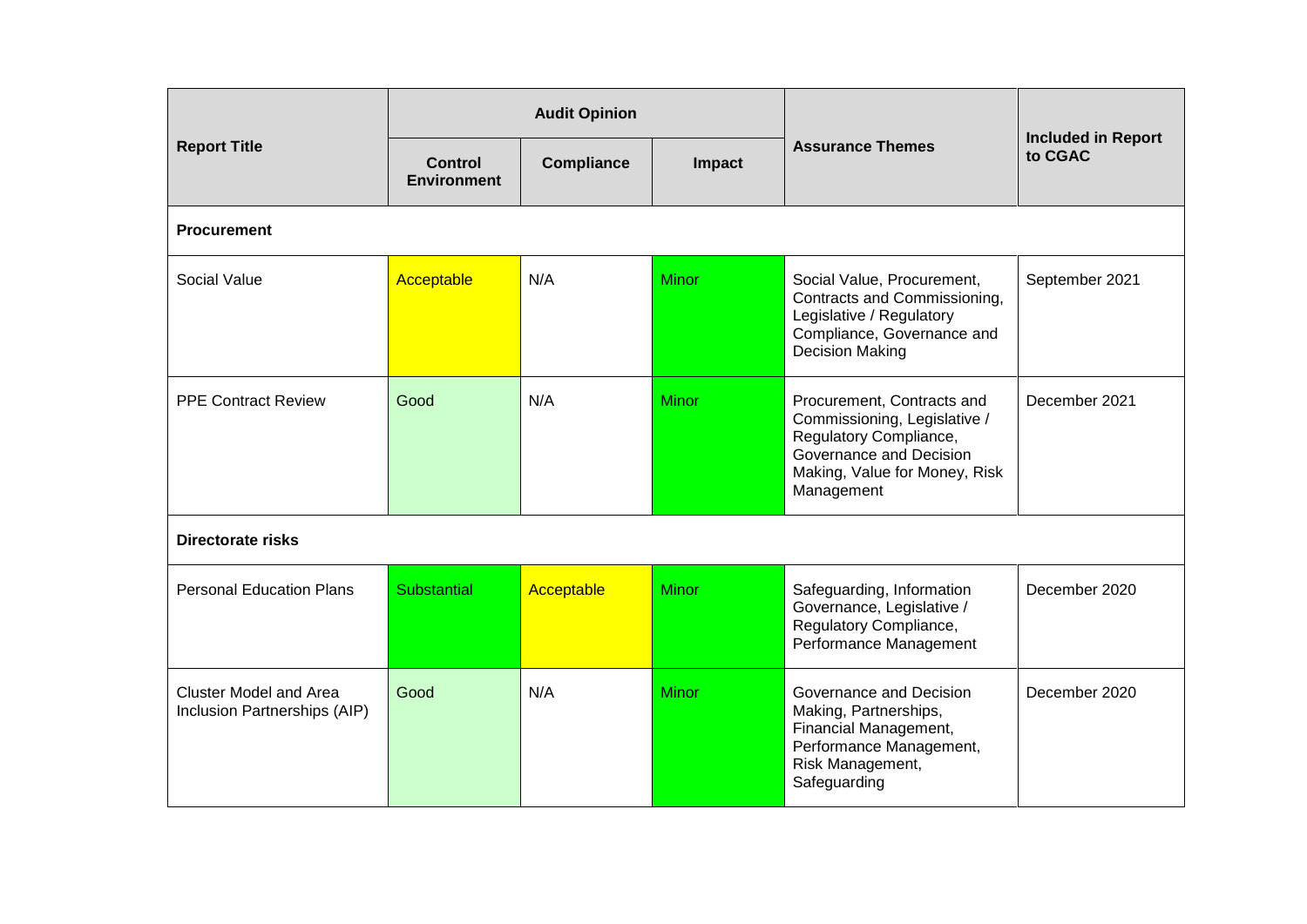|                                                                            |                               | <b>Audit Opinion</b> |                 |                                                                                                                                                                                               |                                      |
|----------------------------------------------------------------------------|-------------------------------|----------------------|-----------------|-----------------------------------------------------------------------------------------------------------------------------------------------------------------------------------------------|--------------------------------------|
| <b>Report Title</b>                                                        | Control<br><b>Environment</b> | <b>Compliance</b>    | Impact          | <b>Assurance Themes</b>                                                                                                                                                                       | <b>Included in Report</b><br>to CGAC |
| Funding for Inclusion                                                      | Acceptable                    | Acceptable           | <b>Moderate</b> | Safeguarding, Financial<br>Management, Performance<br>Management, Governance and<br><b>Decision Making</b>                                                                                    | December 2020                        |
| <b>Flood Alleviation Scheme</b><br>Stage 1 Operational<br><b>Readiness</b> | Good                          | N/A                  | <b>Minor</b>    | Risk Management,<br>Performance Management,<br>Governance and Decision<br>Making, Climate Emergency<br>and Sustainability, Asset<br>Management                                                | December 2020                        |
| <b>Major Adaptations</b>                                                   | Substantial                   | <b>Substantial</b>   | <b>Minor</b>    | Information Governance,<br>Procurement, Contracts and<br>Commissioning, Value for<br>Money, Safeguarding,<br>Governance and Decision<br>Making, Legislative /<br><b>Regulatory Compliance</b> | March 2021                           |
| <b>Housing Leeds Lettings</b>                                              | Good                          | Good                 | <b>Minor</b>    | Information Governance,<br>Legislative / Regulatory<br>Compliance, Asset<br>Management, Financial<br>Management, Performance<br>Management                                                    | March 2021                           |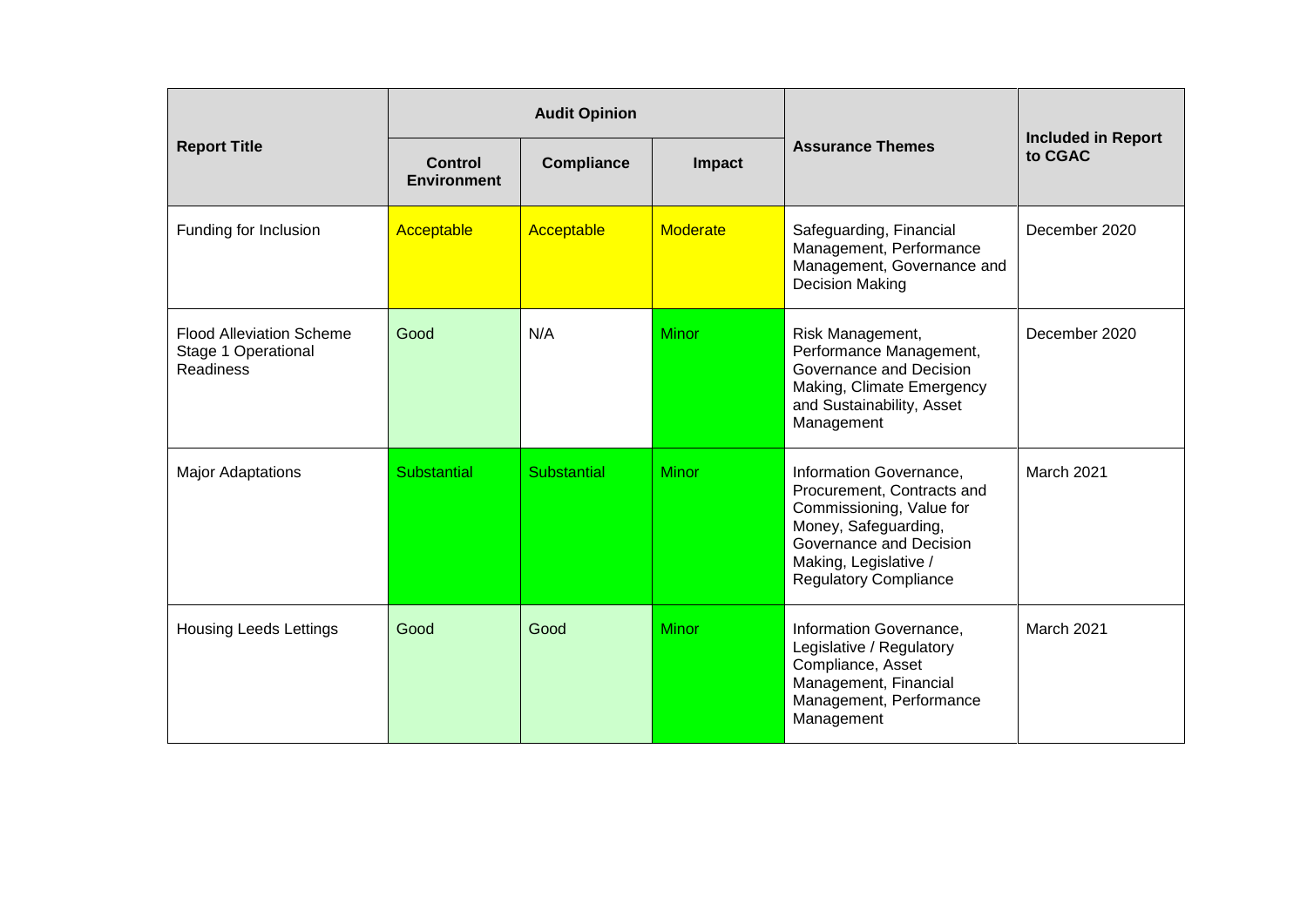|                                                                              |                                      | <b>Audit Opinion</b> |                 |                                                                                                                                                                                      |                                      |
|------------------------------------------------------------------------------|--------------------------------------|----------------------|-----------------|--------------------------------------------------------------------------------------------------------------------------------------------------------------------------------------|--------------------------------------|
| <b>Report Title</b>                                                          | <b>Control</b><br><b>Environment</b> | <b>Compliance</b>    | Impact          | <b>Assurance Themes</b>                                                                                                                                                              | <b>Included in Report</b><br>to CGAC |
| Fire Safety Management of<br><b>Council Tenanted Properties</b><br>Follow Up | Good                                 | N/A                  | <b>Moderate</b> | Risk Management,<br>Performance Management,<br>Legislative / Regulatory<br>Compliance, Health and Safety                                                                             | March 2021                           |
| <b>Council Housing Growth</b>                                                | Good                                 | N/A                  | <b>Minor</b>    | Performance Management,<br>Procurement, Contracts and<br>Commissioning, Social Value                                                                                                 | March 2021                           |
| <b>Financial Assessments</b>                                                 | Substantial                          | Good                 | <b>Minor</b>    | Information Governance,<br>Financial Management,<br>Legislative / Regulatory<br>Compliance, Performance<br>Management                                                                | March 2021                           |
| Anti-Money Laundering<br>arrangements for the<br>Revolving Investment Fund   | Good                                 | N/A                  | <b>Minor</b>    | Anti-Fraud & Corruption,<br>Financial Management, Risk<br>Management, Governance and<br><b>Decision Making</b>                                                                       | <b>June 2021</b>                     |
| Application of HR Policies<br>(Impact of COVID-19)                           | Substantial                          | N/A                  | <b>Minor</b>    | <b>Human Resource</b><br>Management, Ethics and<br>Culture, Performance<br>Management, Governance and<br>Decision Making, Legislative /<br>Regulatory Compliance, Risk<br>Management | <b>June 2021</b>                     |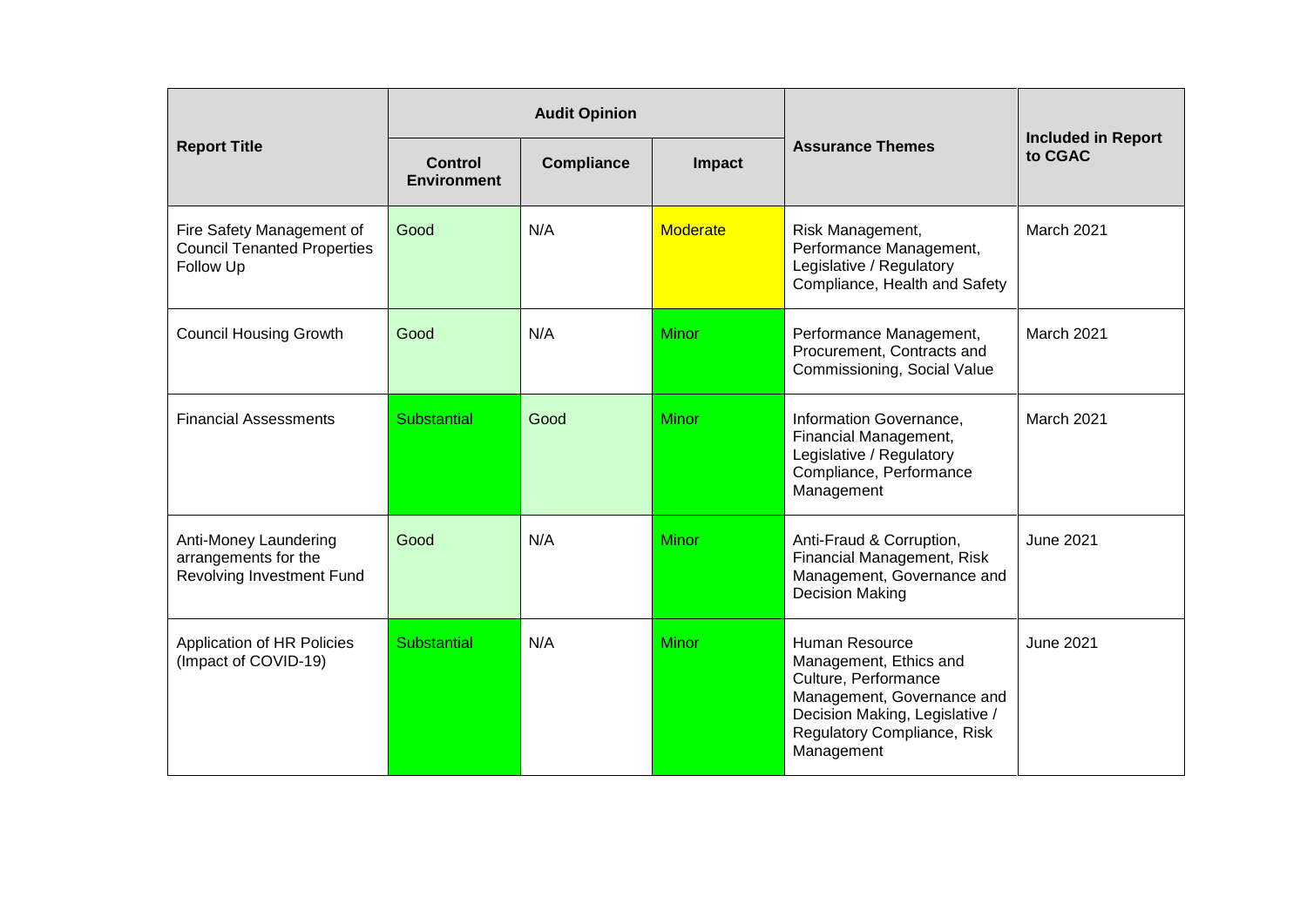|                                                             |                                      | <b>Audit Opinion</b> |              |                                                                                                                                                                                          |                                      |
|-------------------------------------------------------------|--------------------------------------|----------------------|--------------|------------------------------------------------------------------------------------------------------------------------------------------------------------------------------------------|--------------------------------------|
| <b>Report Title</b>                                         | <b>Control</b><br><b>Environment</b> | <b>Compliance</b>    | Impact       | <b>Assurance Themes</b>                                                                                                                                                                  | <b>Included in Report</b><br>to CGAC |
| One Adoption West<br>Yorkshire - Governance<br>Arrangements | Good                                 | N/A                  | <b>Minor</b> | Governance and Decision<br>Making, Partnerships,<br>Safeguarding                                                                                                                         | September 2021                       |
| Leaseholders                                                | Good                                 | <b>Substantial</b>   | <b>Minor</b> | Information Governance,<br>Financial Management,<br>Performance Management                                                                                                               | September 2021                       |
| Leeds Building Services -<br>Procurement                    | Acceptable                           | N/A                  | <b>Minor</b> | Procurement, Contracts and<br>Commissioning, Social Value,<br>Value for Money, Financial<br>Management, Governance and<br>Decision Making, Legislative /<br><b>Regulatory Compliance</b> | September 2021                       |
| Nursing and Residential Care<br>Payments                    | Good                                 | Good                 | <b>Minor</b> | Information Governance,<br>Financial Management,<br>Safeguarding, Performance<br>Management                                                                                              | September 2021                       |
| Housing Leeds - Complaints<br><b>Handling Process</b>       | Acceptable                           | Good                 | Minor        | Information Governance,<br>Governance and Decision<br>Making, Legislative / Regulatory<br>Compliance, Ethics and<br>Culture                                                              | September 2021                       |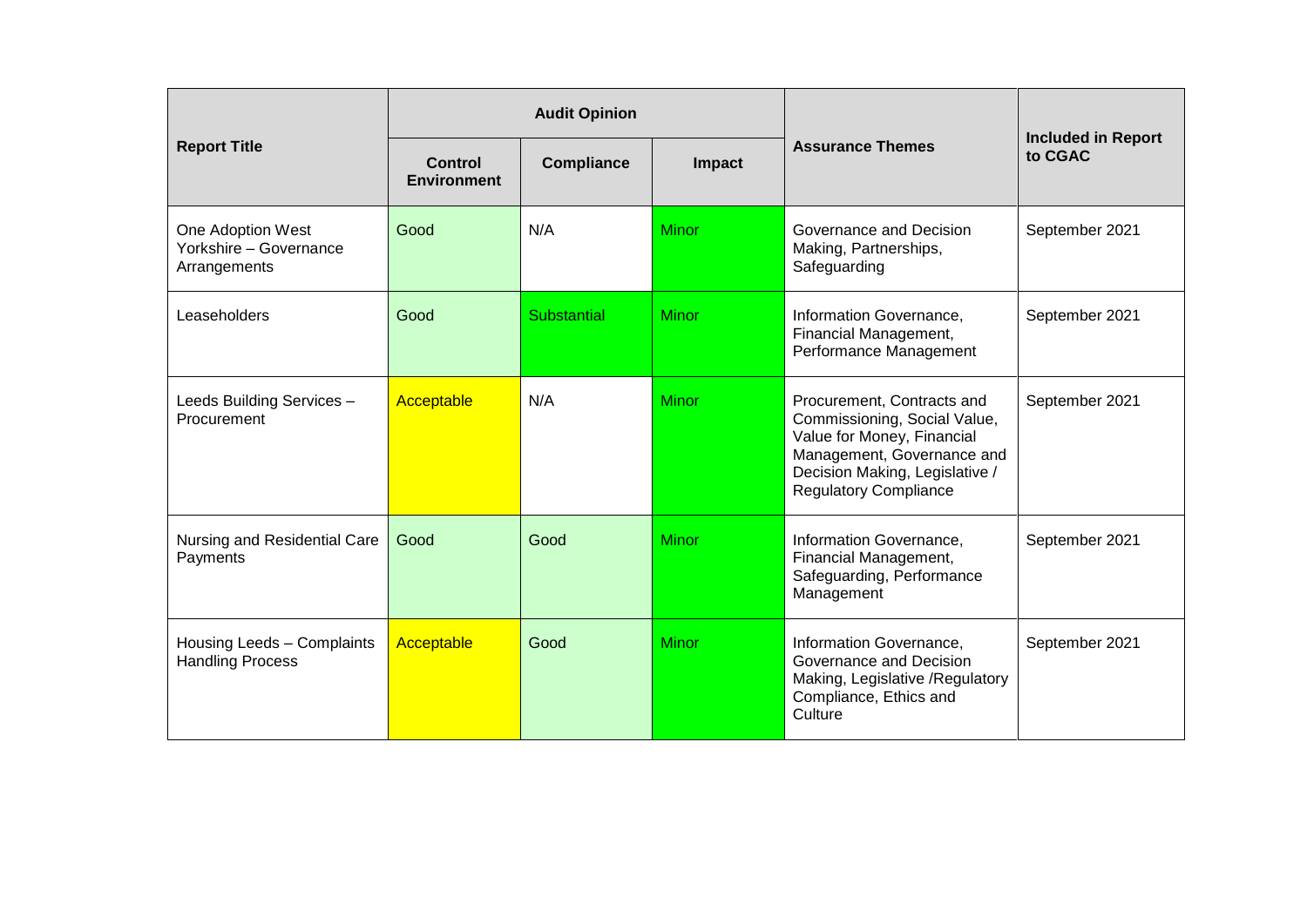|                                                                 |                               | <b>Audit Opinion</b> |                 |                                                                                                                                                                 |                                      |
|-----------------------------------------------------------------|-------------------------------|----------------------|-----------------|-----------------------------------------------------------------------------------------------------------------------------------------------------------------|--------------------------------------|
| <b>Report Title</b>                                             | Control<br><b>Environment</b> | <b>Compliance</b>    | <b>Impact</b>   | <b>Assurance Themes</b>                                                                                                                                         | <b>Included in Report</b><br>to CGAC |
| Taxi and Private Hire<br>Licensing                              | Good                          | Good                 | <b>Minor</b>    | Information Governance,<br>Governance and Decision<br>Making, Legislative /<br>Regulatory Compliance, Risk<br>Management                                        | September 2021                       |
| Belle Isle TMO - Review of<br>Modular Management<br>Arrangement | N/A - Memo Issued             |                      |                 | Information Governance, Risk<br>Management, Performance<br>Management, Procurement,<br>Contracts and Commissioning,<br>Health and Safety,<br>Partnerships       | December 2021                        |
| No Recourse to Public Funds                                     | Acceptable                    | Limited              | <b>Moderate</b> | Legislative / Regulatory<br>Compliance, Governance and<br>Decision Making, Performance<br>Management, Financial<br>Management, Safeguarding,<br>Value for Money | December 2021                        |
| Invest to Save - Benefits<br><b>Realisation Follow Up</b>       | Good                          | N/A                  | <b>Minor</b>    | Governance and Decision<br>Making, Financial<br>Management, Value for<br>Money, Performance<br>Management, Business<br>Innovation and Development               | December 2021                        |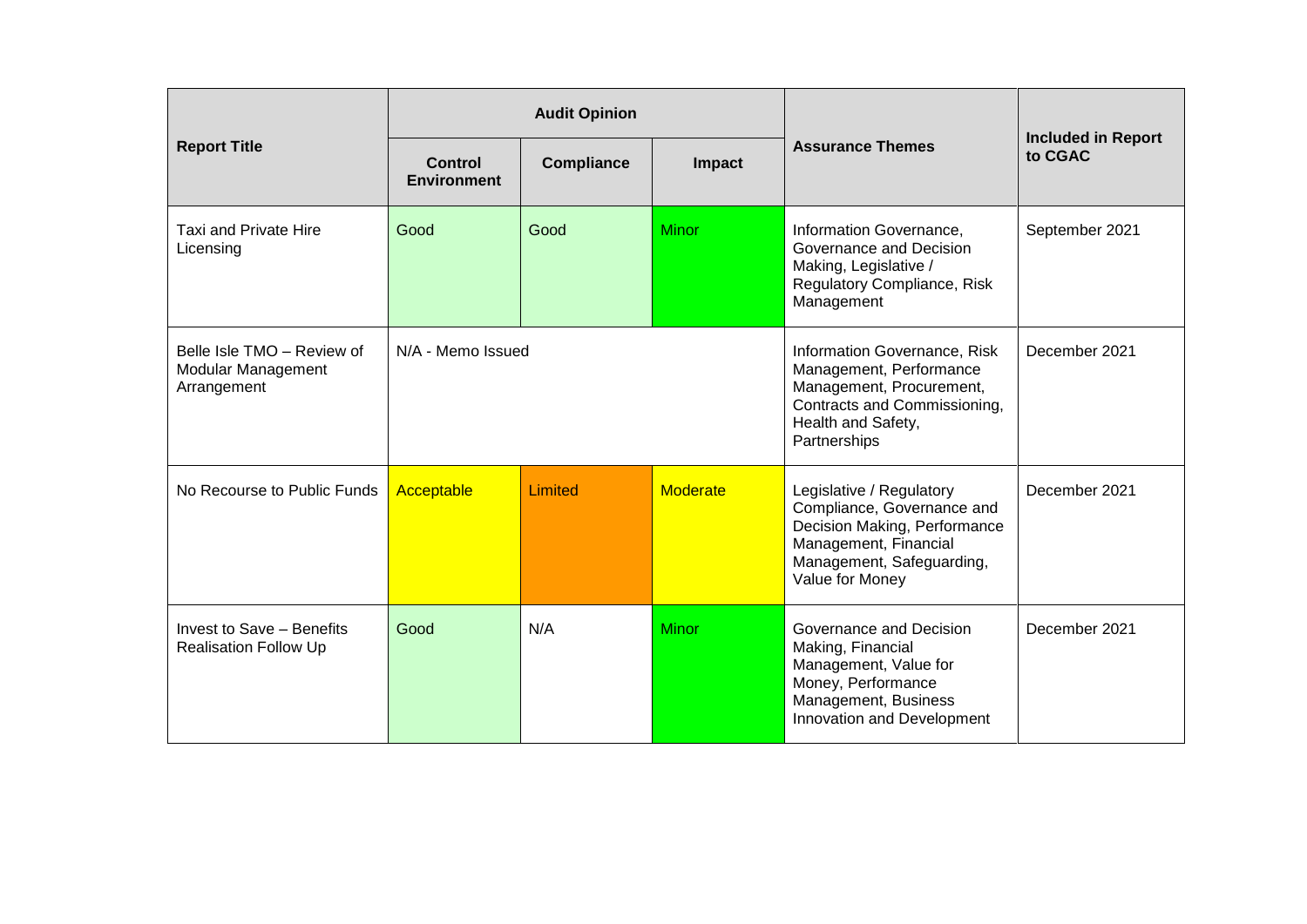|                                                                            |                                      | <b>Audit Opinion</b> |        |                                                                                                                                                                                  |                                      |
|----------------------------------------------------------------------------|--------------------------------------|----------------------|--------|----------------------------------------------------------------------------------------------------------------------------------------------------------------------------------|--------------------------------------|
| <b>Report Title</b>                                                        | <b>Control</b><br><b>Environment</b> | Compliance           | Impact | <b>Assurance Themes</b>                                                                                                                                                          | <b>Included in Report</b><br>to CGAC |
| <b>Special Educational Needs</b><br>(SEN) Out of Area<br><b>Placements</b> | Acceptable                           | N/A                  | Minor  | Safeguarding, Financial<br>Management, Performance<br>Management, Governance and<br>Decision Making, Legislative /<br>Regulatory Compliance, Risk<br>Management, Value for Money | December 2021                        |
| <b>Schools</b>                                                             |                                      |                      |        |                                                                                                                                                                                  |                                      |
| School Follow Up Audit 1                                                   | <b>Substantial</b>                   | Good                 | N/A    | Financial Management,<br>Procurement, Contracts and<br>Commissioning, Governance<br>and Decision Making, Value for<br>Money                                                      | September 2020                       |
| School Follow Up Audit 2                                                   | Substantial                          | Good                 | N/A    | Financial Management,<br>Procurement, Contracts and<br>Commissioning, Governance<br>and Decision Making, Value for<br>Money                                                      | September 2020                       |
| School Audit 1                                                             | Good                                 | Acceptable           | N/A    | Financial Management,<br>Procurement, Contracts and<br>Commissioning, Governance<br>and Decision Making, Value for<br>Money                                                      | December 2020                        |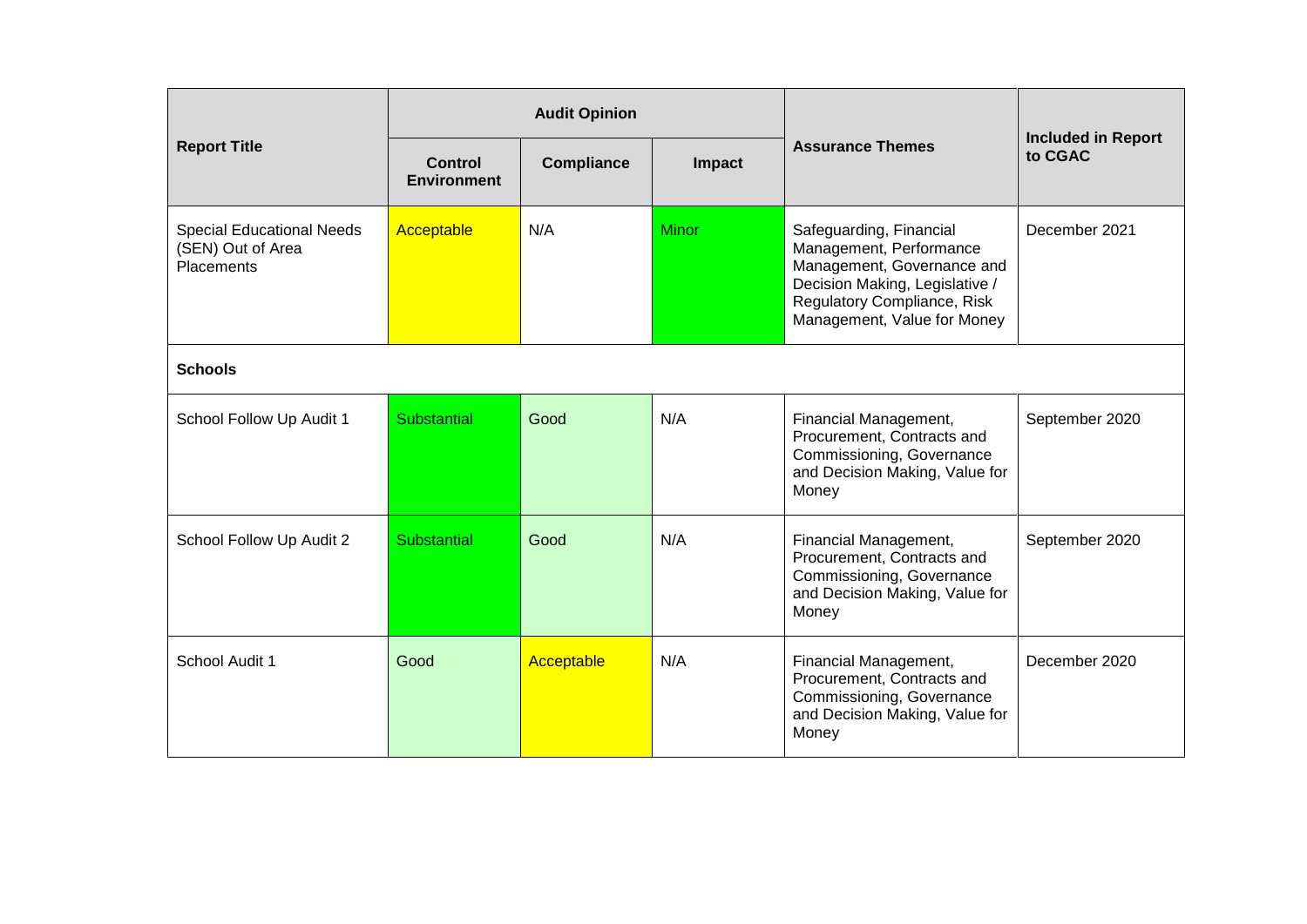|                          |                               | <b>Audit Opinion</b> |        |                                                                                                                             |                                      |
|--------------------------|-------------------------------|----------------------|--------|-----------------------------------------------------------------------------------------------------------------------------|--------------------------------------|
| <b>Report Title</b>      | Control<br><b>Environment</b> | <b>Compliance</b>    | Impact | <b>Assurance Themes</b>                                                                                                     | <b>Included in Report</b><br>to CGAC |
| School Follow Up Audit 3 | Substantial                   | Good                 | N/A    | Financial Management,<br>Procurement, Contracts and<br>Commissioning, Governance<br>and Decision Making, Value for<br>Money | March 2021                           |
| School Follow Up Audit 4 | Limited                       | Limited              | N/A    | Financial Management,<br>Procurement, Contracts and<br>Commissioning, Governance<br>and Decision Making, Value for<br>Money | March 2021                           |
| School Follow Up Audit 5 | Acceptable                    | Acceptable           | N/A    | Financial Management,<br>Procurement, Contracts and<br>Commissioning, Governance<br>and Decision Making, Value for<br>Money | <b>June 2021</b>                     |
| School Audit 3           | Good                          | Acceptable           | N/A    | Financial Management,<br>Procurement, Contracts and<br>Commissioning, Governance<br>and Decision Making, Value for<br>Money | <b>June 2021</b>                     |
| School Audit 4           | Substantial                   | Good                 | N/A    | Financial Management,<br>Procurement, Contracts and<br>Commissioning, Governance<br>and Decision Making, Value for<br>Money | <b>June 2021</b>                     |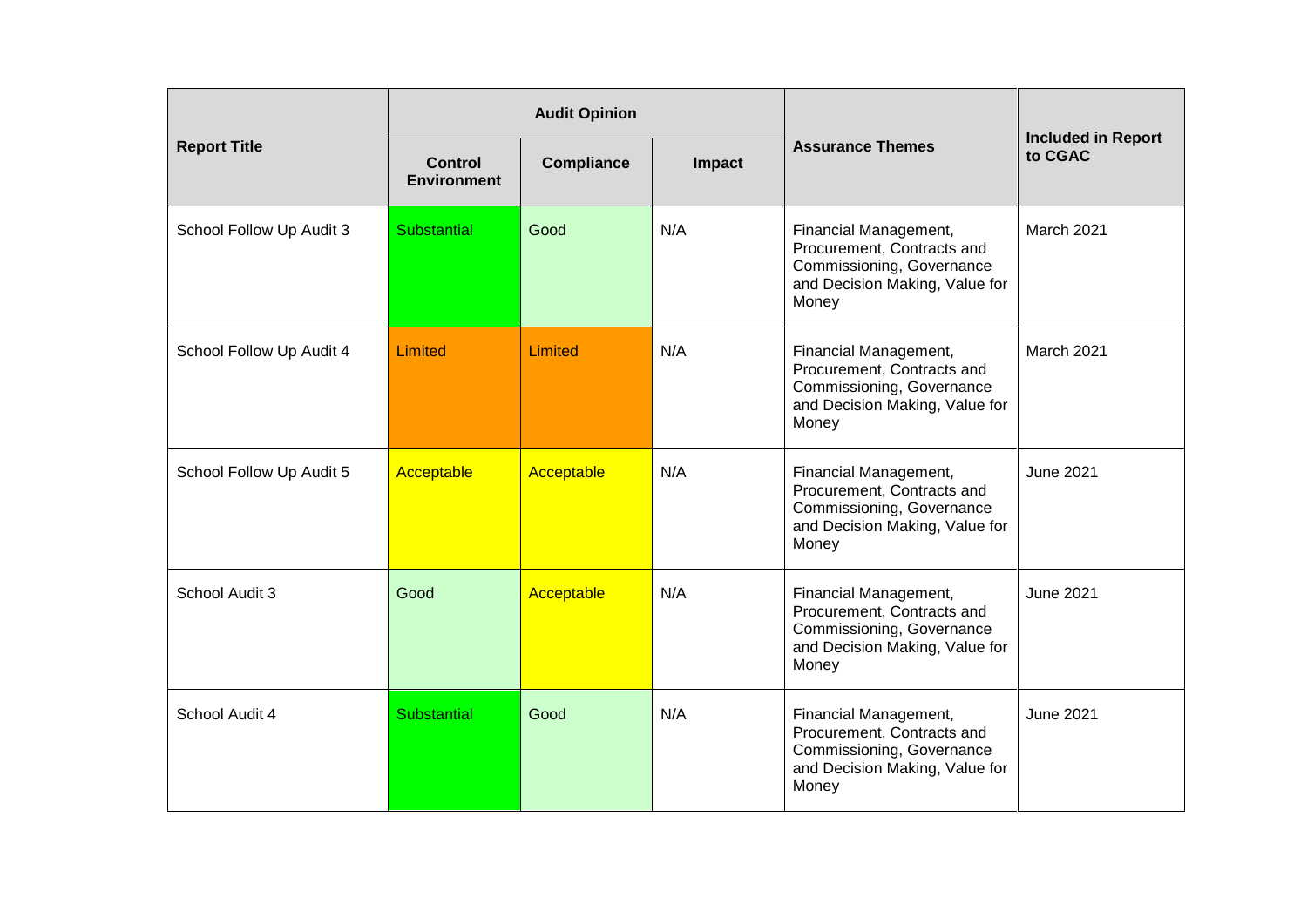|                     |                                      | <b>Audit Opinion</b> |               |                                                                                                                             |                                      |
|---------------------|--------------------------------------|----------------------|---------------|-----------------------------------------------------------------------------------------------------------------------------|--------------------------------------|
| <b>Report Title</b> | <b>Control</b><br><b>Environment</b> | <b>Compliance</b>    | <b>Impact</b> | <b>Assurance Themes</b>                                                                                                     | <b>Included in Report</b><br>to CGAC |
| School Audit 5      | Good                                 | Good                 | N/A           | Financial Management,<br>Procurement, Contracts and<br>Commissioning, Governance<br>and Decision Making, Value for<br>Money | September 2021                       |

- 4.43 During the year, we have certified 11 School Voluntary Funds and completed 13 reviews which have provided assurance to various central government departments and other bodies that grant conditions have been complied with. These are listed below:
	- Cycling Ambition Grant x2
	- Local Public Transport Investment Programme
	- National Productivity Investment Fund x2
	- Pothole Action Fund
	- Local Transport Capital Block Funding Grant
	- West Yorkshire Plus Transport Fund
	- Blue Badge Grant
	- Local Authority Bus Subsidy Ringfenced (Revenue) Grant
	- Additional Highways Maintenance Grant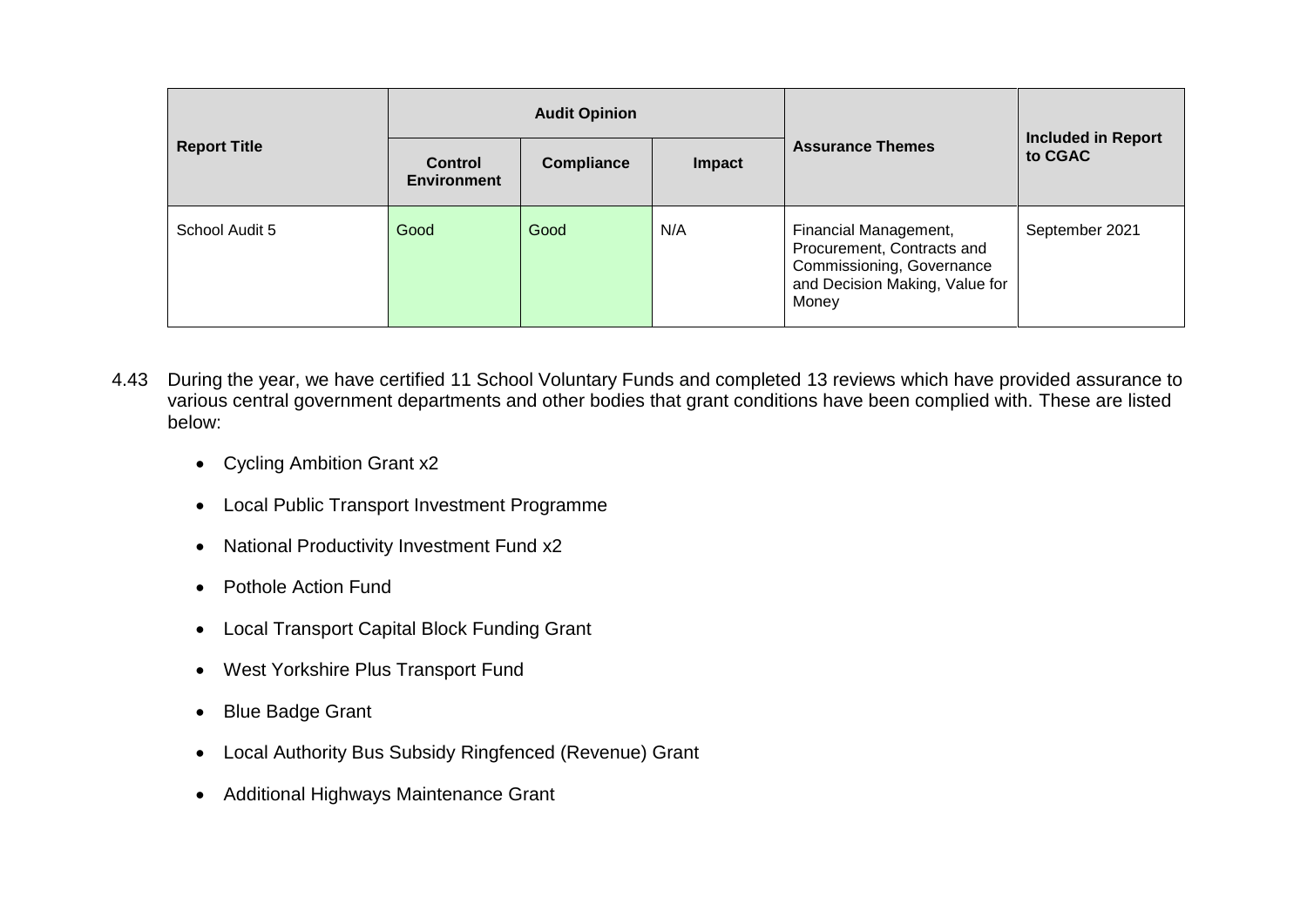- Emergency Active Travel Fund Tranche 1 Grant
- Disabled Facilities Grant Claim

# **5 Other Audit Work**

5.1 During the year we have been involved in a wide range of other audit work which, whilst not culminating in the issue of a formal report, has enabled us to provide ongoing oversight and advice in respect of internal control, governance and transformational activities. Some of the key work of this nature is summarised within **Table 4** below.

| <b>Audit Work Completed</b>                           | <b>Details</b>                                                                                                                                                                                                                                                                                                                                                                                                   | <b>Contribution to Assurance</b>                                                                                                                                                                                                                                        |
|-------------------------------------------------------|------------------------------------------------------------------------------------------------------------------------------------------------------------------------------------------------------------------------------------------------------------------------------------------------------------------------------------------------------------------------------------------------------------------|-------------------------------------------------------------------------------------------------------------------------------------------------------------------------------------------------------------------------------------------------------------------------|
| <b>COVID Response</b>                                 | Further to the onset of the pandemic, we<br>provided support across a number of areas to<br>ensure that internal controls remain in place and<br>good governance is adhered to. This included<br>involvement in the controls to support self-<br>isolation payments, volunteer expenses and<br>various other procedural adjustments. We also<br>provided resource to support the temporary<br>mortuary facility. | The work ensured that we were consulted on<br>the fast-paced changes to the control<br>environment, contributing to a range of<br>assurances including financial management<br>and control, risk management, governance<br>and decision making and business innovation. |
| Core Business Transformation - Work<br>Packages       | Provision of support to various work streams<br>within Financial Services that have been set up<br>to ensure that working practices are fit for<br>purpose and in preparation for the introduction<br>of the new core system.                                                                                                                                                                                    | The work contributes across a range of<br>assurances including financial management<br>and control, risk management, governance<br>and decision making and business innovation.                                                                                         |
| Core Business Transformation - Programme<br>Assurance | Ongoing work to provide review, advice and<br>challenge to the Programme Board including<br>specific work to ensure that contract<br>documentation was adequately reviewed and<br>signed off.                                                                                                                                                                                                                    | The work contributes across a range of<br>assurances including financial management<br>and control, risk management, governance<br>and decision making, programme<br>management and contracts and procurement.                                                          |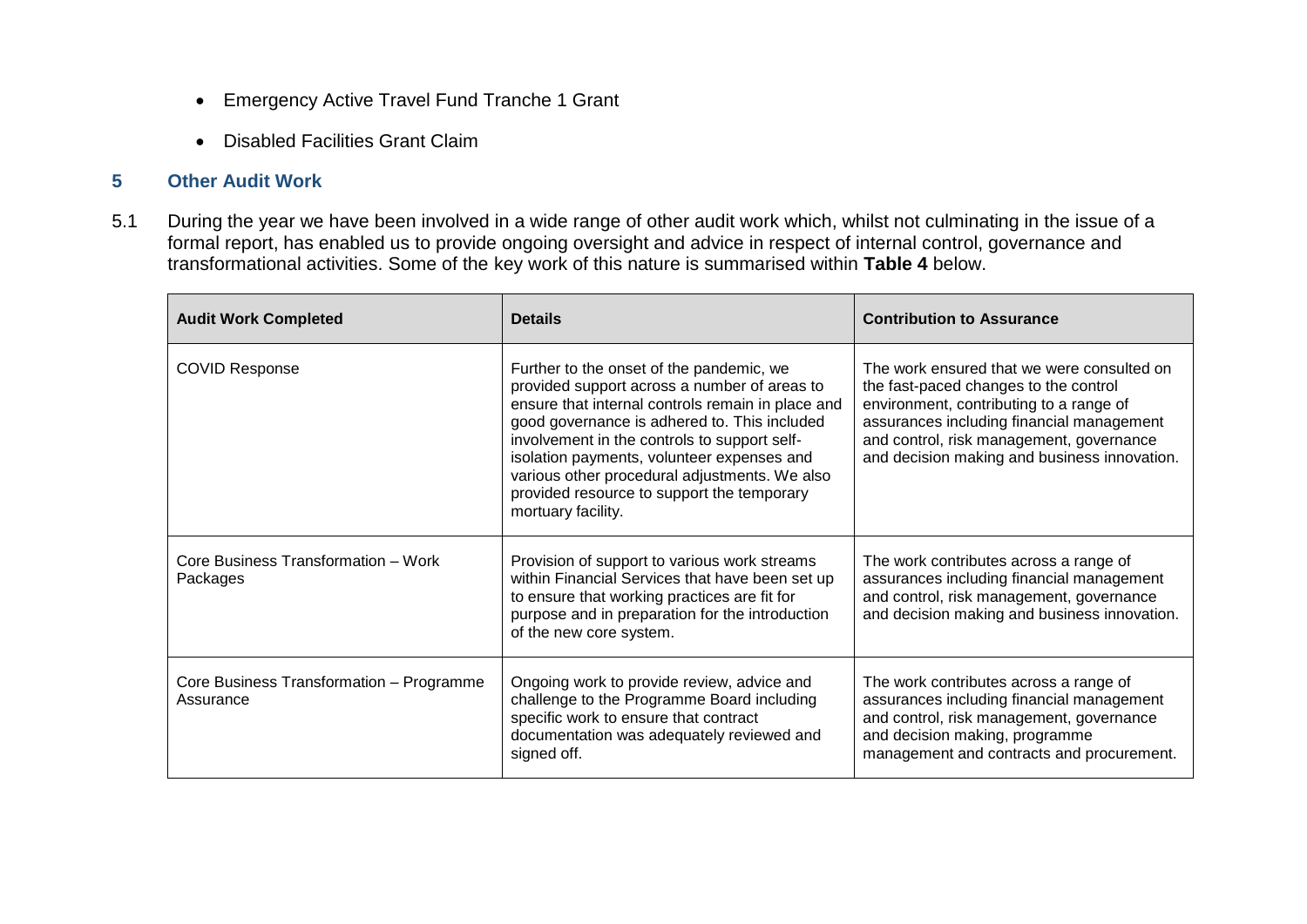| <b>Audit Work Completed</b>                                                       | <b>Details</b>                                                                                                                                                                                                                                                      | <b>Contribution to Assurance</b>                                                                                                                                                                          |
|-----------------------------------------------------------------------------------|---------------------------------------------------------------------------------------------------------------------------------------------------------------------------------------------------------------------------------------------------------------------|-----------------------------------------------------------------------------------------------------------------------------------------------------------------------------------------------------------|
| <b>Contracts Procedure Rules Review</b>                                           | Contribution to the annual review of the council's<br><b>Contracts Procedure Rules.</b>                                                                                                                                                                             | The work helps to ensure that the council's<br>Contract Procedure Rules remain up to date<br>and fit for purpose.                                                                                         |
| Local Government Association Peer Review -<br>Procure to Pay                      | Participation in a Local Government Association<br>led peer review of the council's systems and<br>processes throughout each stage of<br>procurement through to payment.                                                                                            | The work contributes to assurances around<br>governance and decision making,<br>procurement and contracting, contract<br>management and the delivery of value for<br>money through purchasing activities. |
| <b>Contract Management and Monitoring</b><br><b>Working Group</b>                 | Participation in a working group of officers<br>looking to deliver best practice in contract<br>management.                                                                                                                                                         | The work contributes to assurances around<br>procurement and contracting, with emphasis<br>on the delivery of quality outcomes and value<br>for money.                                                    |
| <b>Community Cloud Executive Steering</b><br>Committee                            | Ongoing work to provide review, advice and<br>challenge to the Microsoft 365 transitional<br>projects.                                                                                                                                                              | The work contributes across a range of<br>assurances including governance and decision<br>making, value for money and information<br>security.                                                            |
| Children and Families - Families First Grant<br>Validation                        | Regular ad-hoc grant claim validation work<br>carried out throughout the year to support the<br>Directorate.                                                                                                                                                        | The work contributes to assurances in respect<br>of financial management and governance.                                                                                                                  |
| Verification of contribution payments to the<br>PAYE Settlement Agreement 2020/21 | Work undertaken to provide assurance that the<br>correct calculations have been made for the<br>PAYE Settlement Agreement in respect of Lord<br>Mayor Expenses, Long Service Awards,<br>MetroCards (home to office travel) and<br>Examination / Performance Awards. | The work contributes to assurances around<br>financial controls and processes and provides<br>specific assurance to the council's Chief<br>Finance Officer.                                               |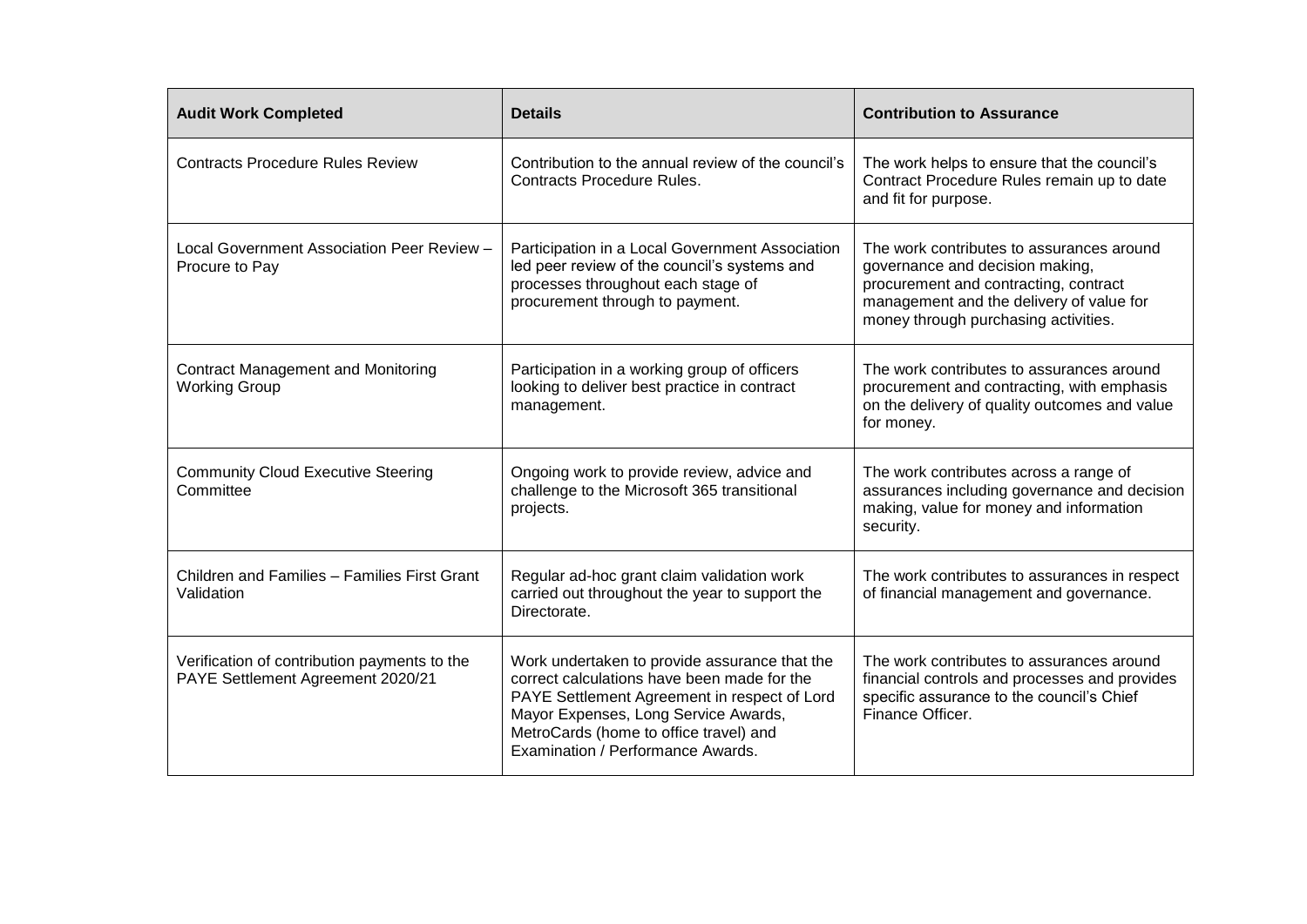| <b>Audit Work Completed</b>             | <b>Details</b>                                                                                                                                                                                                                                                                                     | <b>Contribution to Assurance</b>                                                                                                                                                                                                                                                                                                                                            |
|-----------------------------------------|----------------------------------------------------------------------------------------------------------------------------------------------------------------------------------------------------------------------------------------------------------------------------------------------------|-----------------------------------------------------------------------------------------------------------------------------------------------------------------------------------------------------------------------------------------------------------------------------------------------------------------------------------------------------------------------------|
| <b>Planning Decisions Review</b>        | We have reviewed specific planning decisions in<br>response to issues raised by Members of the<br>Committee.                                                                                                                                                                                       | The work contributes to assurances around<br>legislative and regulatory compliance,<br>alongside governance and decision making.                                                                                                                                                                                                                                            |
| General audit queries and advice issued | Over the course of the year we have received<br>and responded to a number of queries and<br>requests for advice from departments and<br>service areas. These have covered a range of<br>themes and areas, with a significant number<br>relating to financial controls and decisions in<br>schools. | The work contributes to assurance in a range<br>of areas, in particular governance and decision<br>making and financial control. The dialogue<br>with service areas demonstrates how<br>respected and valued the Internal Audit<br>service is. It also provides a level of procedural<br>oversight and a source of intelligence to feed<br>into the audit planning process. |

5.2 Other value adding audit activities are summarised within the table below:

| <b>Audit Activity</b>                            | <b>Description</b>                                                                                                                                                                                       |
|--------------------------------------------------|----------------------------------------------------------------------------------------------------------------------------------------------------------------------------------------------------------|
| <b>Client Liaison Activities</b>                 | Provision of professional advice to officers, including client liaison activities that<br>promote the work of Internal Audit, and to reinforce the importance of robust controls<br>and good governance. |
| Board, committee and working group attendance    | Attendance at various boards, committees and working groups including Directorate<br>and Service Leadership Teams.                                                                                       |
| Corporate Governance and Audit Committee support | Drafting reports and attending meetings of the Corporate Governance and Audit<br>Committee. Responding to member queries.                                                                                |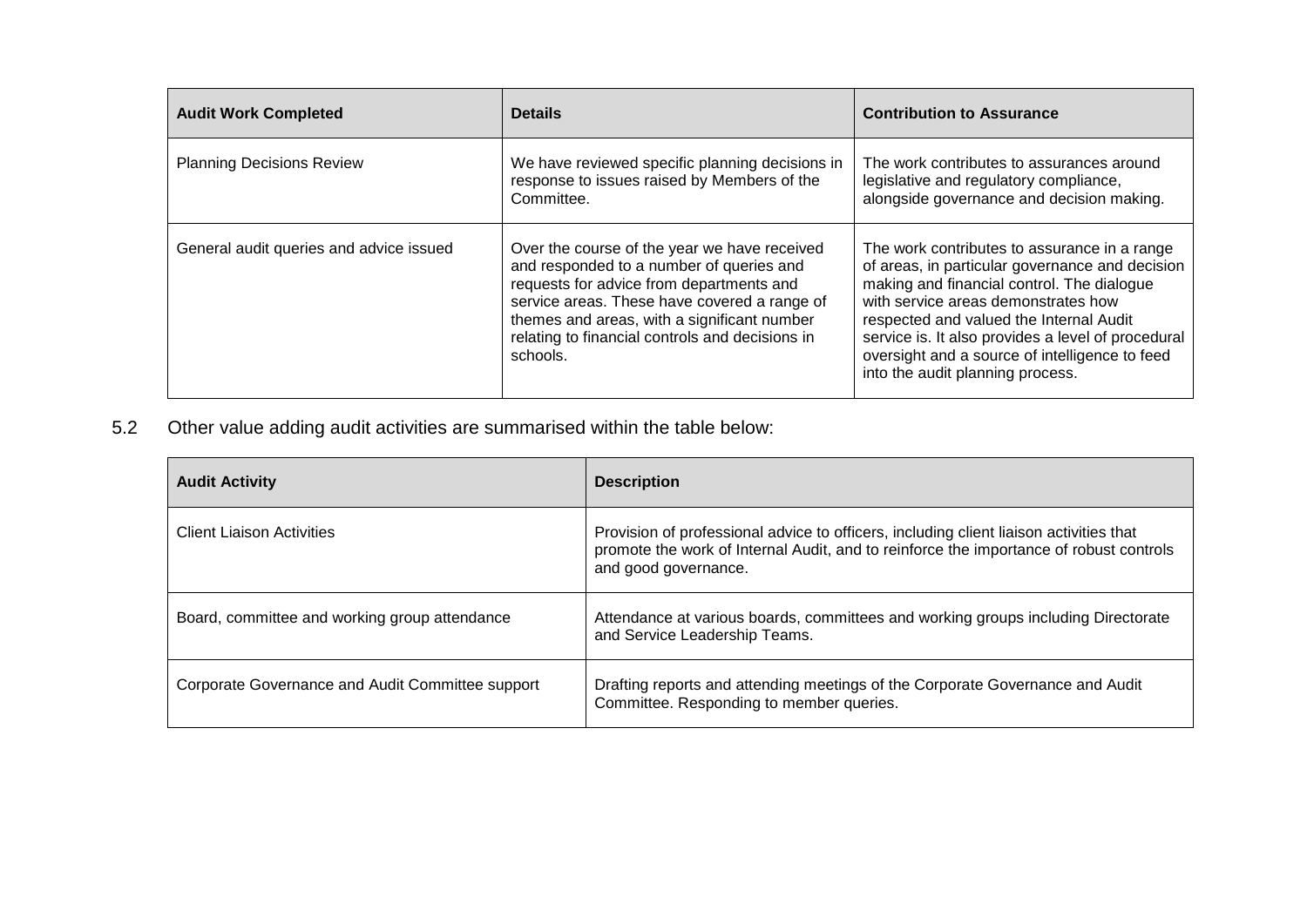# **6 Quality Assurance and Improvement Programme and Conformance with PSIAS 2020/21**

# *Internal Audit Performance*

- 6.1 The Terms of Reference for the Corporate Governance and Audit Committee include the consideration of the council's arrangements for monitoring the performance of Internal Audit. This section of the report summarises the performance information that has been reported throughout the year to the Corporate Governance and Audit Committee.
- 6.2 The Public Sector Internal Audit Standards (PSIAS) require a quality assurance framework to be established, which includes both internal and external assessments of the work of Internal Audit. The activities we undertake to satisfy the requirements for internal assessments include:
	- Ongoing supervision, performance management, quality assurance and regular review of the procedures that guide staff in performing their duties to ensure they conform to the PSIAS. The latest annual external review of our quality management system was undertaken in October 2020, further details are included at 6.8 below.
	- Customer Satisfaction Questionnaires (CSQs) are issued to clients at the end of each assignment and the information returned is used to identify training and development needs. The results of the returned CSQs are reported to the Committee at each meeting and an annual summary is included at Table 7 below.
	- Self-assessments are undertaken against the PSIAS for conformance. The light touch self-assessment was completed in Spring 2021 mindful of the fact that a more comprehensive review would be undertaken later in the year and validated through an external assessment.
- 6.3 The PSIAS require that an external assessment is conducted at least once every five years by a qualified, independent assessor or assessment team from outside the organisation. Our latest assessment took place during 2016 which concluded that Leeds City Council's Internal Audit Service conforms to the requirements of the PSIAS. It has been agreed by the Core Cities Internal Audit Group that rotational peer reviews will be undertaken. Glasgow City Council are undertaking this assessment, which will review the extent to which the Internal Audit function complies with the PSIAS. This work is in the process of being concluded and, once completed, members of the Committee will be provided with the full report at the next available meeting.
- 6.4 Members receive updates on the work of Internal Audit throughout the year. **Table 5** summarises the reports provided to the Corporate Governance and Audit Committee between 1st April 2020 and 31st October 2021.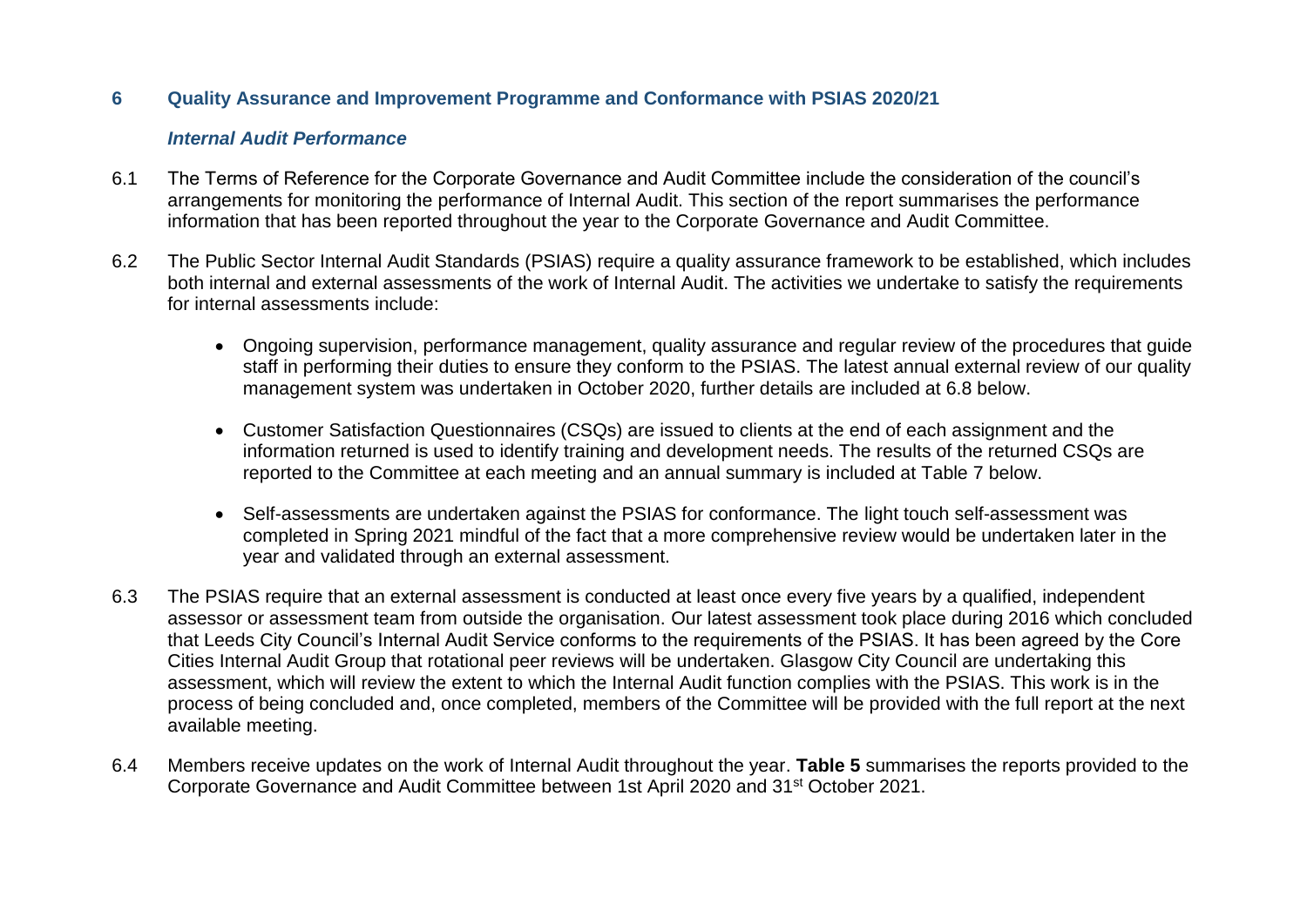| <b>Report</b>                 | <b>Purpose</b>                                                                                                                                                                              |
|-------------------------------|---------------------------------------------------------------------------------------------------------------------------------------------------------------------------------------------|
| Internal Audit Update Reports | Provided regular summaries of the work undertaken by Internal Audit and allowed the Committee to review the<br>performance of the section.                                                  |
| Annual Report 2019/20         | Provided an overview of the work undertaken by Internal Audit and the annual audit opinion in respect of the<br>council's governance, risk management and control arrangements for 2019/20. |
| Annual Audit Plan 2021/22     | Presented the proposed Internal Audit Plan for 2021/22 for review and approval.                                                                                                             |

# *Resources*

6.5 Resources have increased marginally since the Internal Audit Plan for 2020/21 was approved by the Committee, and ongoing efforts have been made to maximise productivity with the available resource. We continue to take a risk based approach throughout the year and are able to confirm that resources have been appropriate, sufficient and effectively deployed to achieve the audit coverage necessary to deliver the annual Internal Audit opinion.

# *Proficiency and Due Professional Care*

- 6.6 Proficiency and due professional care is a key requirement of the PSIAS. All internal auditors have a personal responsibility to undertake a programme of Continuing Professional Development (CPD) to maintain and develop their competence. We have allocated time within the audit plan for CPD, training and personal development to be undertaken throughout the year to continuously improve the knowledge and skills within the Internal Audit section.
- 6.7 All members of the Internal Audit team are professionally qualified, plan to study or are studying for professional qualifications and Table 6 demonstrates that there is also a good level of local government auditing experience within the team.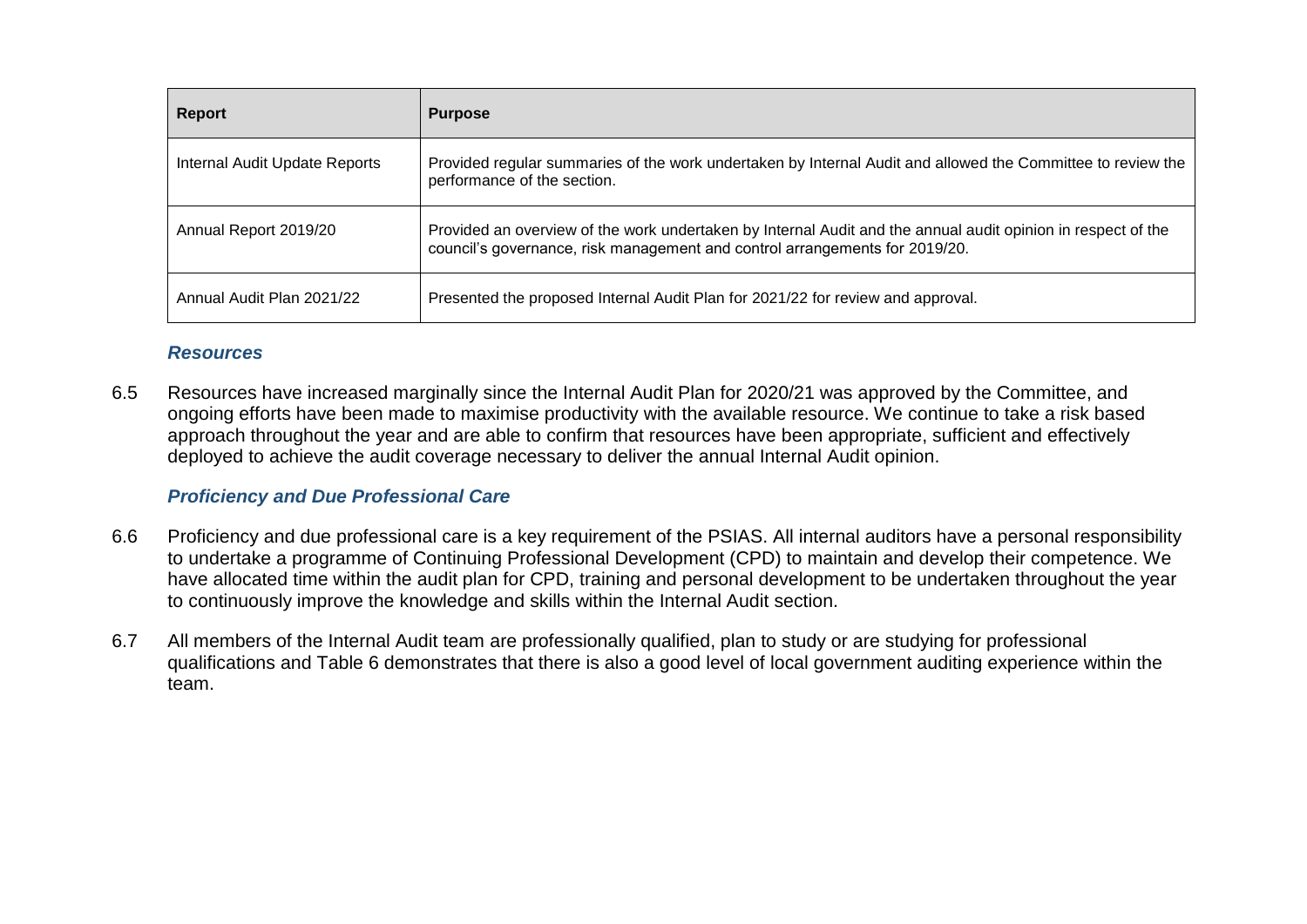| Years of experience - local<br>government auditing | FTE at 31/03/2020 | FTE at 31/03/2021 |
|----------------------------------------------------|-------------------|-------------------|
| Less than 1 year                                   | 1.57              | 0                 |
| $1 - 5$ years                                      | 4.0               | 5.68              |
| $6 - 10$ years                                     | 2.0               | 2                 |
| Over 10 years                                      | 9.22              | 9.32              |
| <b>Total FTE</b>                                   | 16.78             | 17.0              |

**Table 6** – Experience of Full Time Equivalent (FTE) staff in post

# *Quality*

- 6.8 The annual independent review of the Internal Audit quality system was undertaken in October 2020. The assessment confirmed that the management system continues to conform to our own standards and procedures and is demonstrating continual improvement. No non-conformances were identified, and one minor opportunity for improvement has been addressed. All Internal Audit work is undertaken in accordance with internal quality procedures incorporated in the quality management system, which has been ISO certified since 1998.
- 6.9 A customer satisfaction questionnaire (CSQ) is issued with every audit report. The questionnaires ask for the auditee's opinion on a range of issues with an assessment ranging from 5 (for excellent) to 1 (for poor). Table 7 below shows the results for the 38 questionnaires received between 1st April 2020 and 31st March 2021 at an overall response rate of 59% (for comparison, 46 CSQs were received for the same period in the previous year at a response rate of 60%). The results are presented as an average of the scores received for each question, along with the range of values that make up this average.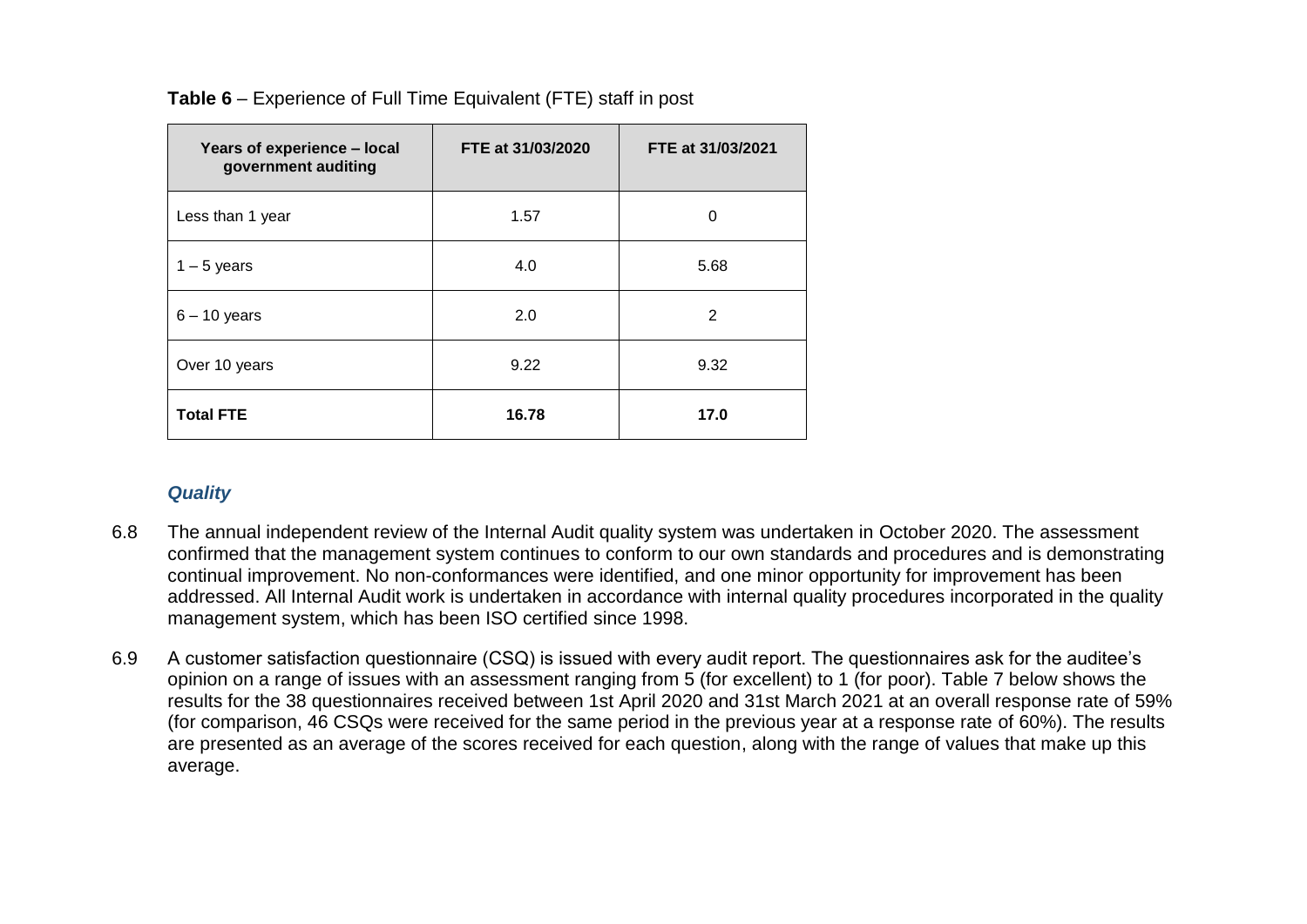| Question                                         | <b>Average Score (out of 5)</b> | <b>Max Value</b> | <b>Min Value</b> |
|--------------------------------------------------|---------------------------------|------------------|------------------|
| Sufficient notice was given                      | 4.83                            | 5.00             | 4.00             |
| Level of consultation on scope                   | 4.78                            | 5.00             | 2.00             |
| Auditor's understanding of systems               | 4.50                            | 5.00             | 3.00             |
| Audit was undertaken efficiently                 | 4.65                            | 5.00             | 3.00             |
| Level of consultation during the audit           | 4.68                            | 5.00             | 3.00             |
| Audit carried out professionally and objectively | 4.95                            | 5.00             | 4.00             |
| Accuracy of draft report                         | 4.68                            | 5.00             | 2.00             |
| Opportunity to comment on audit findings         | 4.82                            | 5.00             | 3.00             |
| Clarity and conciseness of final report          | 4.79                            | 5.00             | 3.00             |
| Prompt issue of final report                     | 4.71                            | 5.00             | 3.00             |
| Audit recommendations will improve control       | 4.58                            | 5.00             | 3.00             |
| The audit was constructive and added value       | 4.61                            | 5.00             | 2.00             |
| <b>Overall Average Score</b>                     | 4.71                            |                  |                  |

6.10 The graph below breaks the results down further by showing the return rate by Directorate.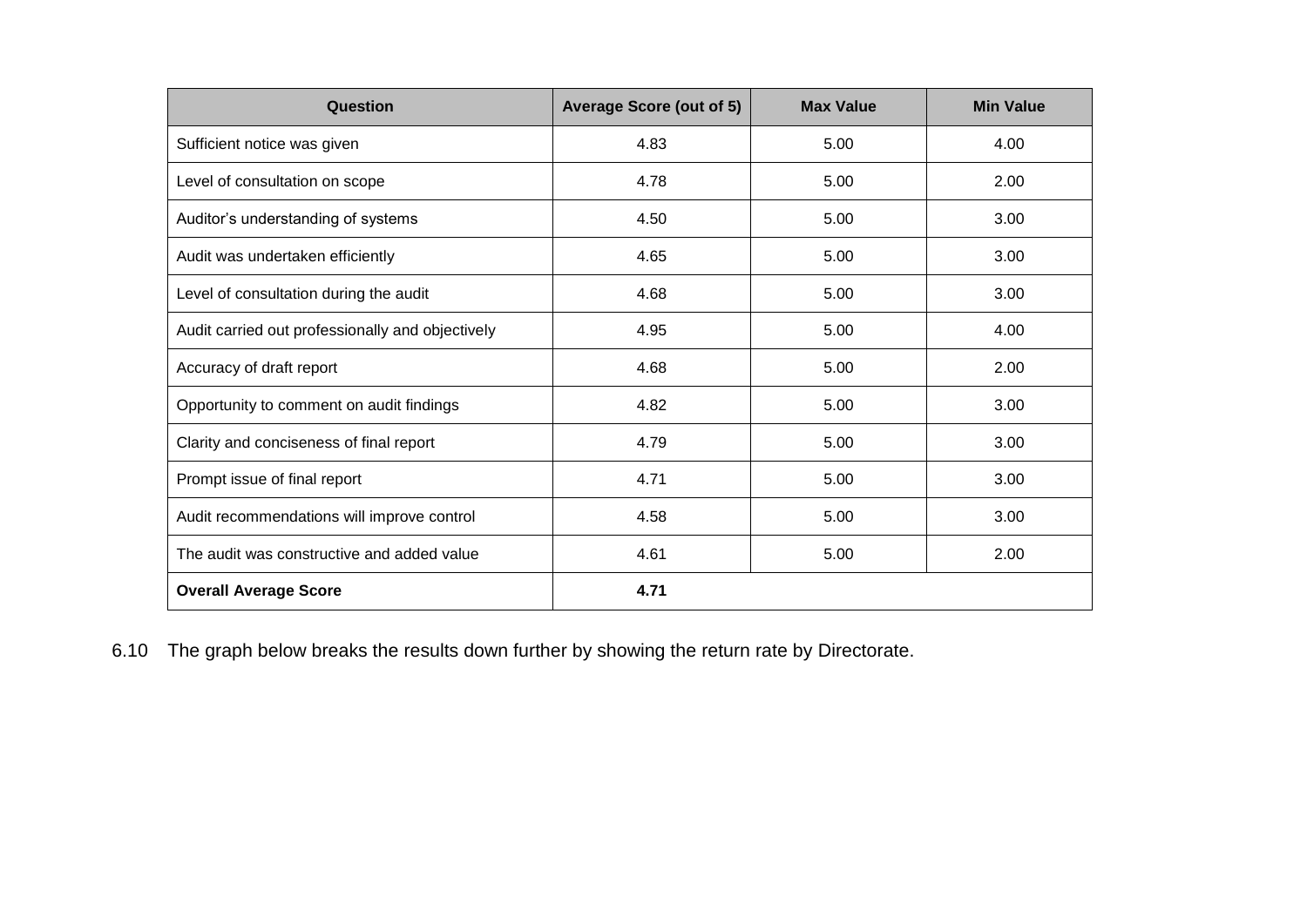

- 6.11 We have continued to look at ways of maximising our CSQ feedback, and the Chair of the Committee has recently written to the Chief Executive and the Director of Resources, who have asked for the support of the council's leadership team in helping to ensure all service areas provide feedback where requested. This message has also been circulated through the Best Council Leadership Team.
- 6.12 To supplement the established CSQ process, we also confirmed to the Committee that we would write to directors at the end of the financial year to ask for their views on our service and include the feedback in this Annual Report. We asked the directors to indicate their level of satisfaction with our service using a rating of 'very satisfied', 'satisfied', 'fairly satisfied' and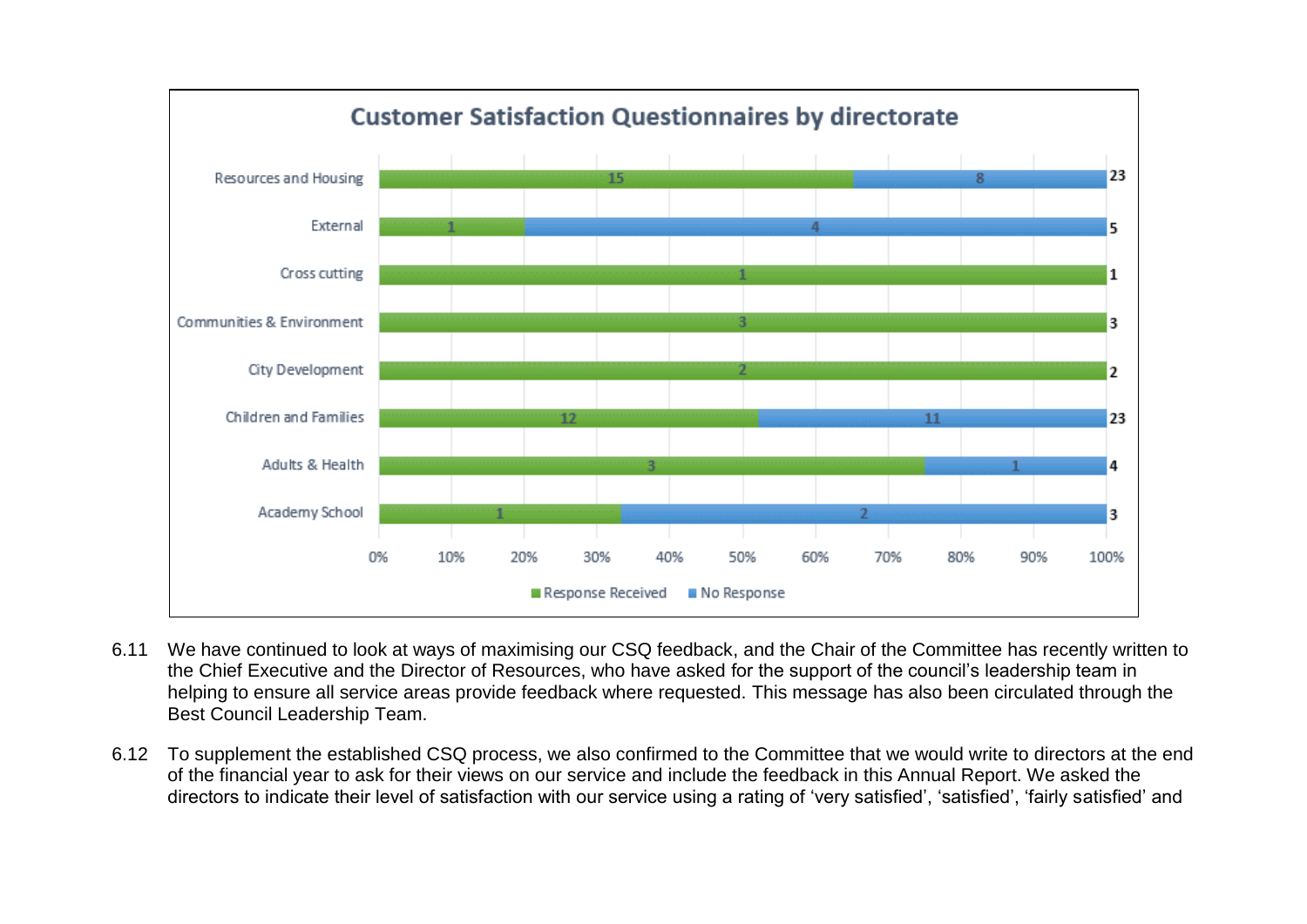'not satisfied'. Responses were received from four directors or their nominated representatives and the results are provided below.

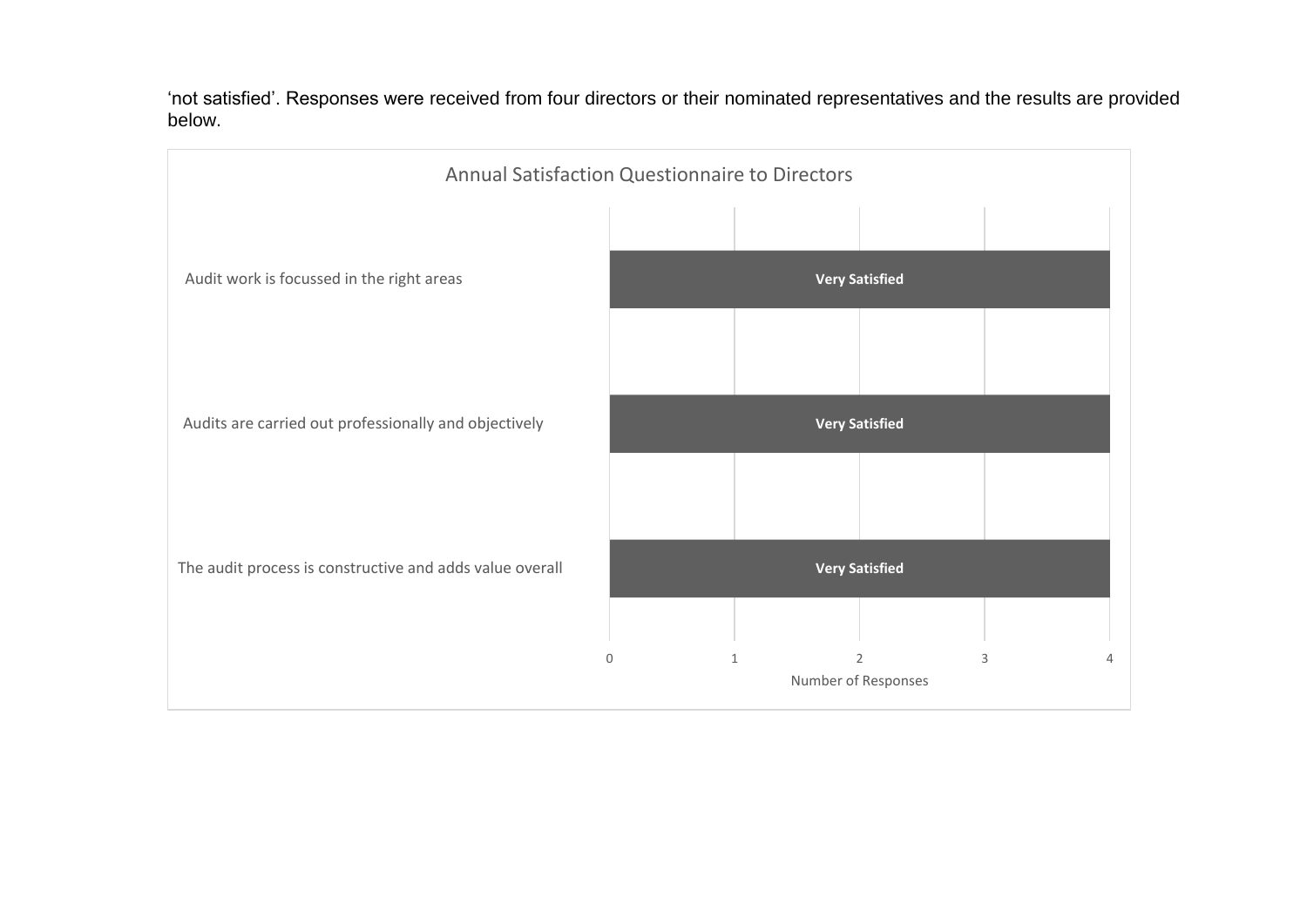Internal Audit provides a supportive and important assurance service to the Adults & Health Directorate – from jointly determining the annual plan to delivery and reporting of the audit. Research is carried out with the right individuals and updates on services are sought prior to planning the individual audit. Key risk areas are regularly audited, but areas the directorate want a focus on are treated as being equally important.

Internal Audit play a vital role in not only ensuring probity but helping the Council use its resources wisely. The service maintains the proper balance between robust objectivity and constructive engagement with services which enables improvement. I have been particularly grateful to the service for its role in advising on the administration of grants throughout the pandemic which posed new challenges to the Council.

The Internal Audit team working on Children & Families are very knowledgeable about the service.

# *Quality Assurance and Improvement Action Plan*

and the reports add value.

6.13 The PSIAS require that the results of the Internal Audit Quality Assurance and Improvement Plan (QAIP) are included in the annual report. The QAIP brings together our commitment to continually review and improve the way in which we deliver our internal audit service and embed our quality system into working practices. Over the last year there has been a considerable impetus across the team to identify areas for improvement that can be considered for inclusion in the QAIP. As a result, we now have a number of actions that are in the process of being addressed. The Action Plan is provided at Table 8 below.

| <b>Action</b>                                                                                           | <b>Timescale and Status</b>                                                                                                                                         |
|---------------------------------------------------------------------------------------------------------|---------------------------------------------------------------------------------------------------------------------------------------------------------------------|
| Assurance mapping will continue to be developed to support the<br>annual audit planning process.        | Ongoing – this work is being taken forward through our participation in a<br>CIPFA assurance framework working group ahead of being rolled out<br>across the teams. |
| Internal development of counter-fraud training for use on the<br>Performance and Learning (PAL) system. | Substantially complete - the counter fraud training has been developed<br>and is now at the testing phase.                                                          |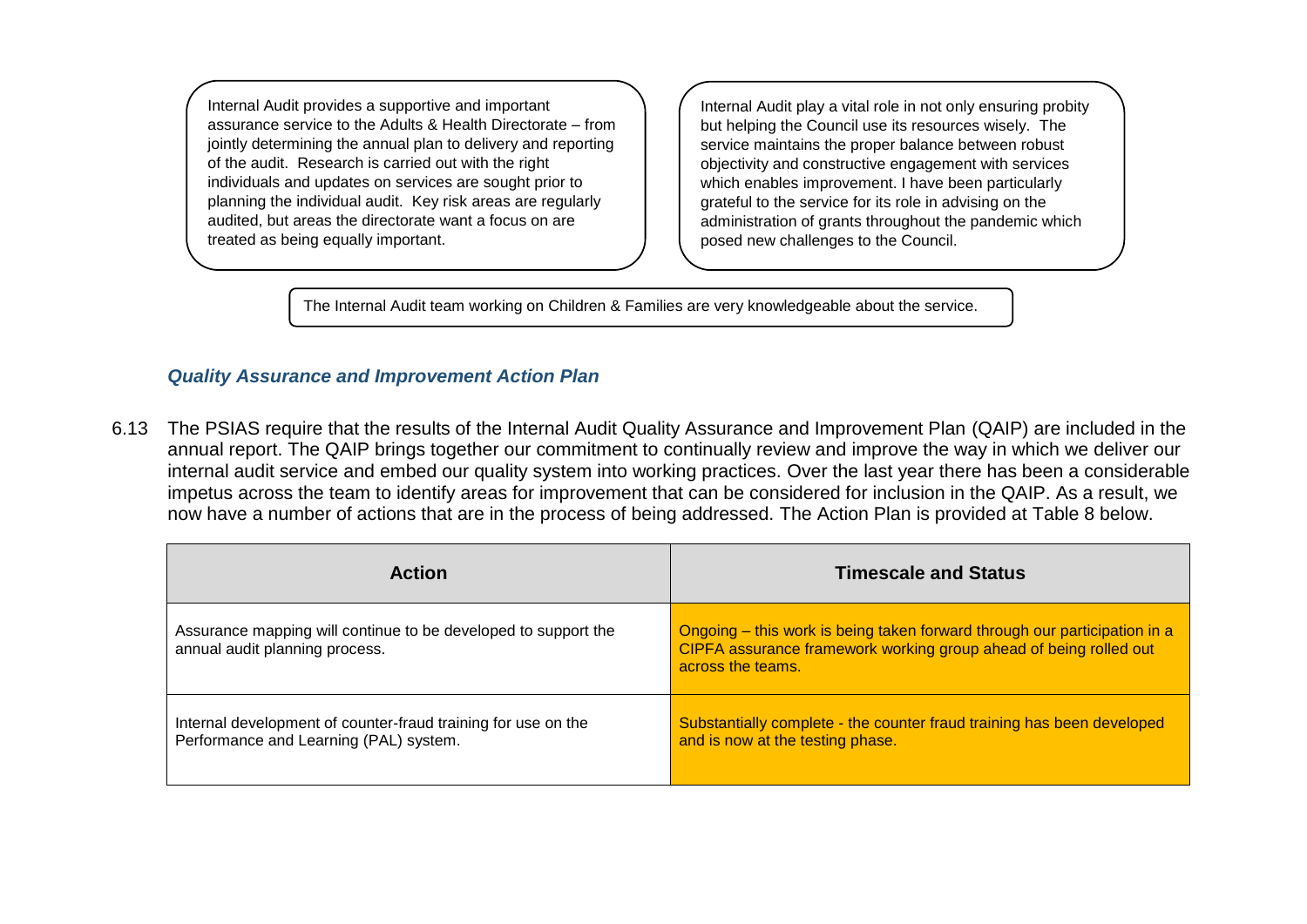| <b>Action</b>                                                                                                                                                                           | <b>Timescale and Status</b>                                                                                                                                                                                                                                                                             |
|-----------------------------------------------------------------------------------------------------------------------------------------------------------------------------------------|---------------------------------------------------------------------------------------------------------------------------------------------------------------------------------------------------------------------------------------------------------------------------------------------------------|
| A communications plan will be developed to roll out the counter-fraud<br>training on a risk basis and further promote the council's<br>whistleblowing processes.                        | Substantially complete - the communications plan has been developed<br>and will be used to support the roll out of the counter-fraud training in Q4<br>2021/22.                                                                                                                                         |
| Internal Audit Counter-Fraud Insite Page - To update the counter-<br>fraud information available internally through the intranet.                                                       | Ongoing – to be refreshed in conjunction with updates to the Counter-<br><b>Fraud Strategy and Whistleblowing Policy.</b>                                                                                                                                                                               |
| Internal Audit Performance Monitoring - internal performance<br>measures, including KPIs, have been reviewed to support and drive<br>completion of the annual audit plan.               | Ongoing - Further work is required with the aim of producing additional<br>performance monitoring information for the committee.                                                                                                                                                                        |
| Internal Audit Reporting Protocols - to update and streamline<br>directorate reporting protocols to drive timely completion of audit<br>reports.                                        | Ongoing - Revised protocols have been drafted and are currently at<br>consultation stage ahead of being rolled out for the start of 2022/23.                                                                                                                                                            |
| Internal Audit Reporting - to review and refresh the way in which our<br>audit work is reported, with a view to identifying and implementing the<br>most efficient and effective means. | <b>Ongoing - The Corporate Governance and Audit Committee reports</b><br>have been consulted on and refreshed during the year. Work is ongoing<br>to review the means through which our audit findings are reported to<br>management. This will include consultation with relevant key<br>stakeholders. |
| Internal Audit Technical Manual - To review and update the technical<br>manual as a means of promoting auditing best practice across the<br>team.                                       | Substantially Complete - The technical manual has now been reviewed<br>and is to be shared across the team in Q3 / Q4 2021/22.                                                                                                                                                                          |